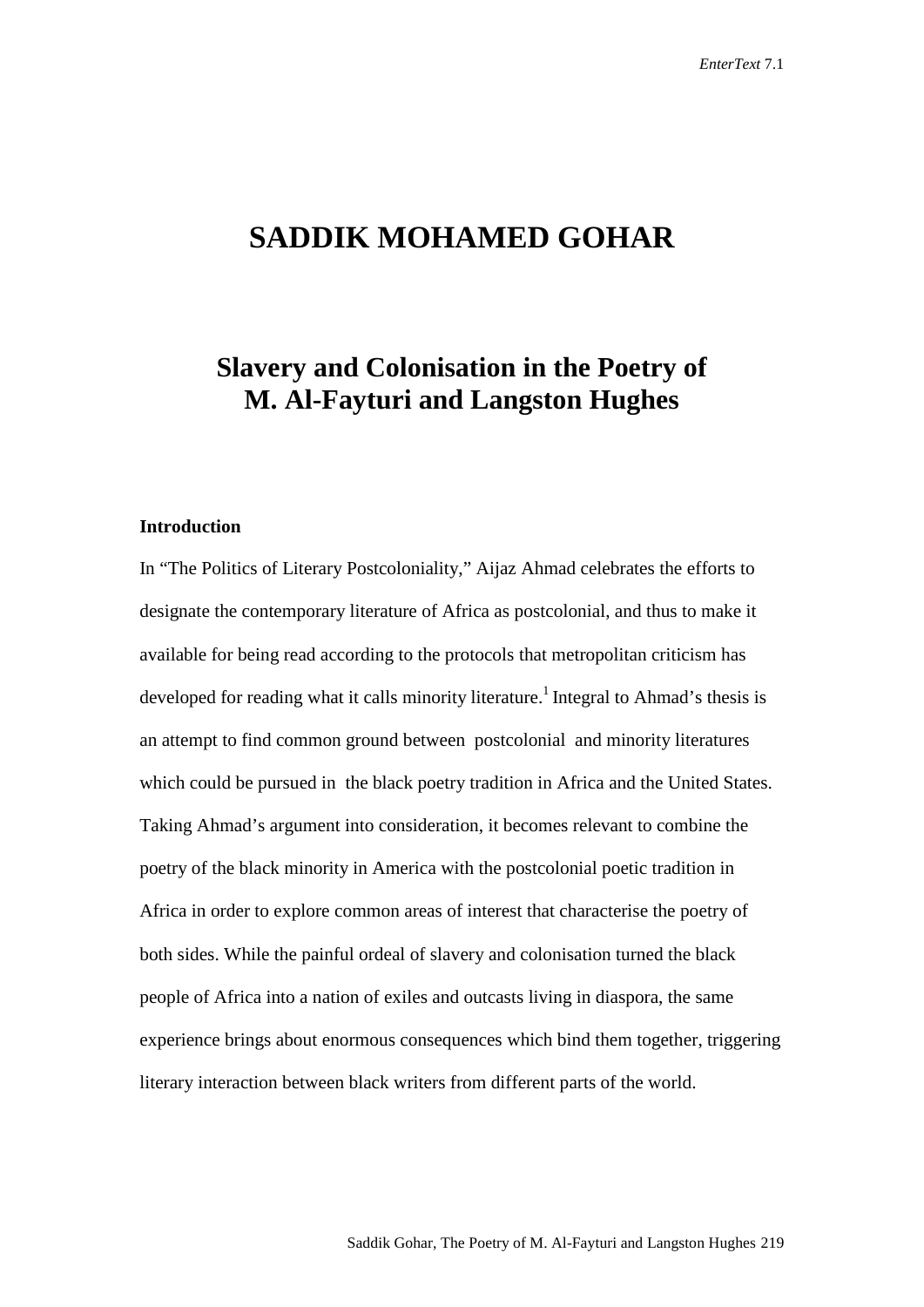In addition to minority and postcolonial considerations, blacks in Africa and the United States are bound to each other by their common colour and their tragic legacy of slavery and oppression. They also share a history of suffering and an ancestral memory of agony and pain reflected in their literatures and folklore traditions. In "Black Nationalism Since Garvey," John Bracey establishes an analogy between the black experience in the United States and the history of the black people in Africa:

The black experience in America can be viewed as similar to the colonial experience of blacks in Africa, the West Indies, and Latin America. The historical process in these areas—colonization, resistance, accommodation, nationalism, decolonization, nationhood is operable in Black America. The corresponding historical continuum in America, then, is colonialism (slavery), 1619-1865, colonialism (imperialism), 1865-1963, and decolonization, since 1963. 2

In *Rebellion or Revolution*, Harold Cruse affirms Bracey's argument by drawing a

parallel between the circumstances of Africans under western colonisation and the

black experience of racism and slavery in the United States. In his discussion of what

he calls the state of "domestic colonization" of blacks in America, Cruse argues:

It is not at all remarkable then that the semi-colonial status of the Negro has given rise to nationalist movements. It could be surprising if it had not.<sup>3</sup>

The similarity between the African and the African American experience of racism,

slavery and colonisation leads to the emergence of black nationalist movements which

have their roots in African and American history:

Black nationalism has deep roots in American history. Black nationalism as a body of ideas and a pattern of behavior stemming logically from the colonial relationship of Black America to White America is both a response to colonial subordination and an affirmation of the existence of an alternative nationality and set of values. 4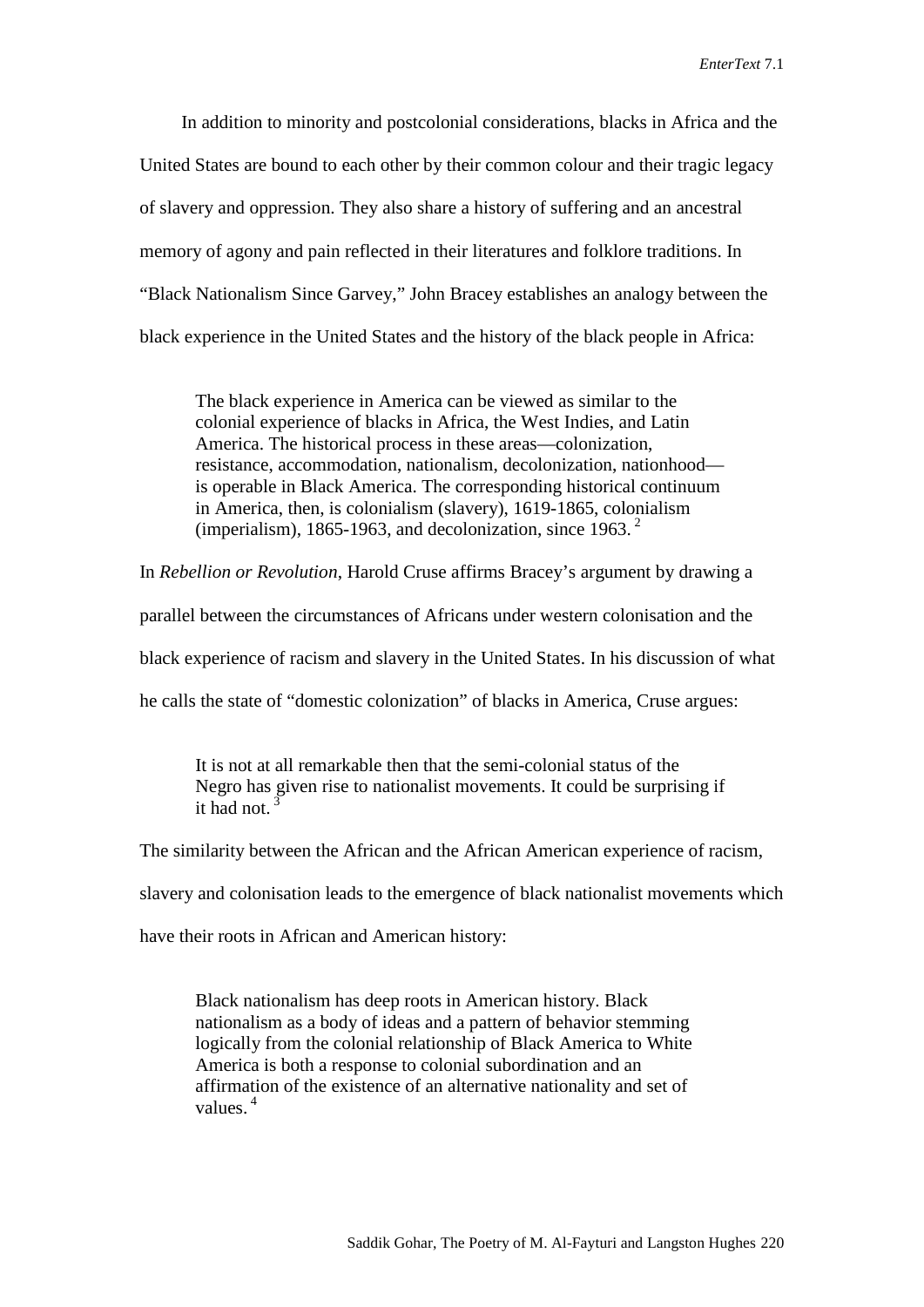Carrying the scars of enslavement and hegemony, Langston Hughes and Mohamed Al-Fayturi<sup>5</sup> engage, through their poetry, the history of racism and colonisation, linking the African literary tradition with its counterpart in the United States. In his attempt to challenge colonial hegemony and promote a sense of identity among the colonised, the Sudanese African poet, Mohamed Al-Fayturi, born in the 1930s, is engaged in an intercultural dialogue with his "master," the African American poet Langston Hughes (1902-1967),<sup>6</sup> in order to reconstruct a history devastated by slavery and imperialism. Rooted in a revolutionary basis, the mutual dialogue between them aims to dismantle colonial narratives about Africa and the black people by revising history and rewriting the story of racism and slavery from the viewpoint of the colonised and the oppressed.

As an objective observer of human actions, particularly those which grew out of the racial situation in the Unites States during the 1920s and 1930s, Langston Hughes explores the complex relationship between the African American and his ethnic roots in Africa. The African American insists on achieving his dream of equality and dignity by turning to Africa after his confrontation with white American arrogance and superiority. Therefore, in Hughes's poetry, the African American longs for Africa not only because of an intense identity crisis but also as a result of the racial situation in America. Because white racism and oppression delayed the full realisation of black dreams, African Americans turn to Africa seeking solace, consolation and support. Hughes points out that in Africa the African American will be able to

fling my arms wide in some place of the sun, to whirl and to dance till the white day is done then rest at cool evening beneath a tall tree while night comes on gently.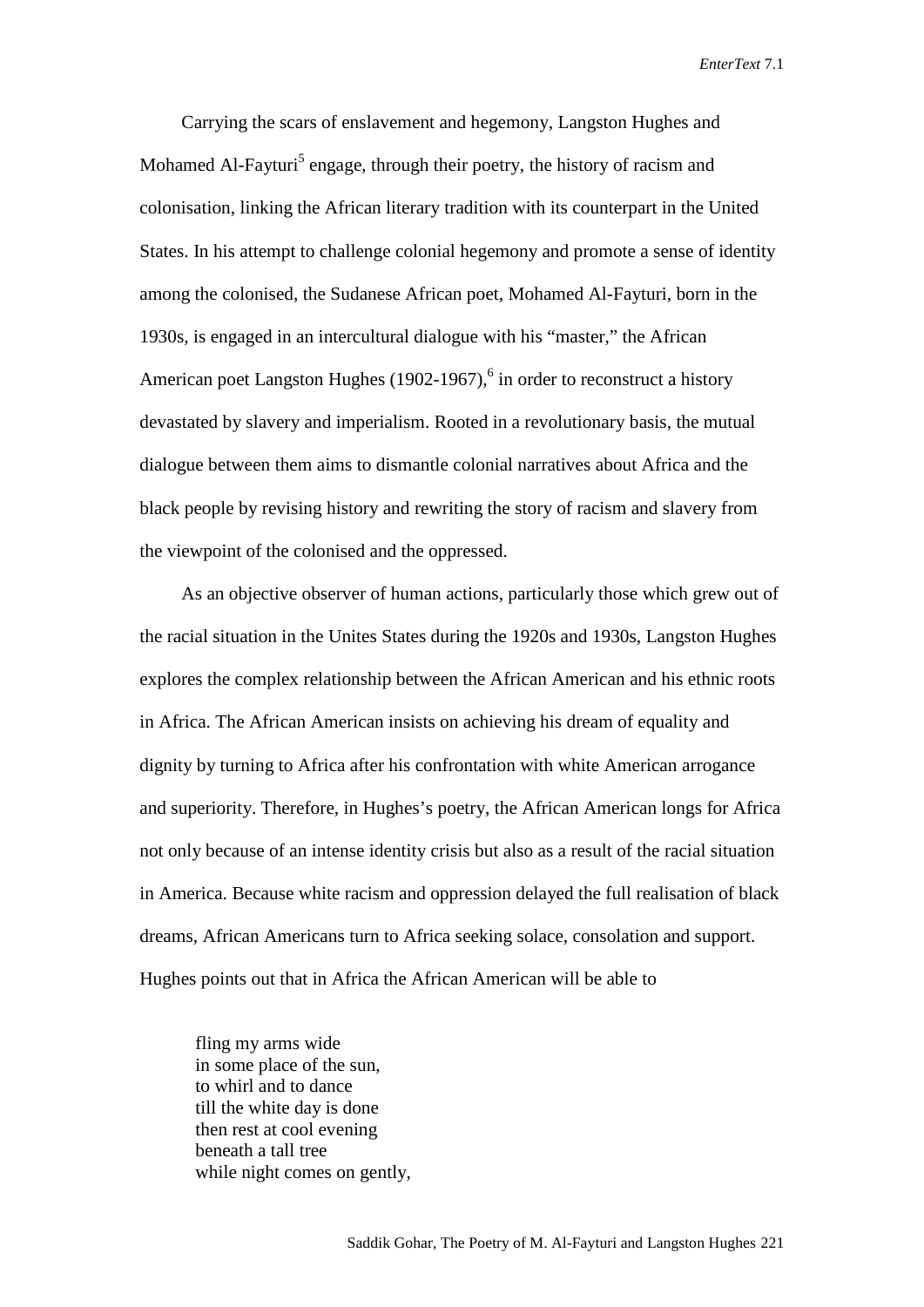dark like me.<sup>7</sup>

Since Africa, in the words of Richard Barksdale "represented an artistic symbol and a political refuge for blacks,"<sup>8</sup> Hughes's longing for Africa is an indication of his rejection of the racist values of the United States. In his early poetry, he protests his being taken from the African motherland to be "caged in the circus of civilization."<sup>9</sup> The poet feels like a stranger in America: "We cry among the skyscrapers / As our ancestors / cried among the palms in Africa."10 Hughes also speaks about "the jungle joys," associating the "night-dark girl of the swaying hips" who dances in a Harlem cabaret in the 1920s, with the trees of Africa bathed in the splendour of a tropical "star-white moon." Such longing for Africa, particularly in Hughes's early poetry, is romantic simply because it does not depict a real image of Africa, but an Africa of the young poet's fantasy and imagination.

In Hughes's early poems, Africa is an unattainable ideal, a foil for his vision of a racist America where blacks are dehumanised. As a tropical paradise, a land of palms, forests and sun, Africa is contrasted with America, which is delineated as a wasteland and moral wilderness. Prior to colonisation and slavery, Africans, according to Hughes's poetry, were living in a natural environment, but in a postslavery era they are suffocated in the circus of American civilisation. In the United States, argues Hughes, the black people suffer from alienation and dispossession; thus, they escape in the blues and other black folk songs which remind them of Africa. Further, the black folks in Harlem city are captured by Hughes in a sophisticated way revealing their longing for return to the innocence of their African past, to a pre-colonial Africa: "I would be simple again / simple and clean / like the earth / like the rain."<sup>11</sup> Such romanticisation of Africa is one of the basic characteristics of Hughes's early poetry of the Harlem Renaissance, in which an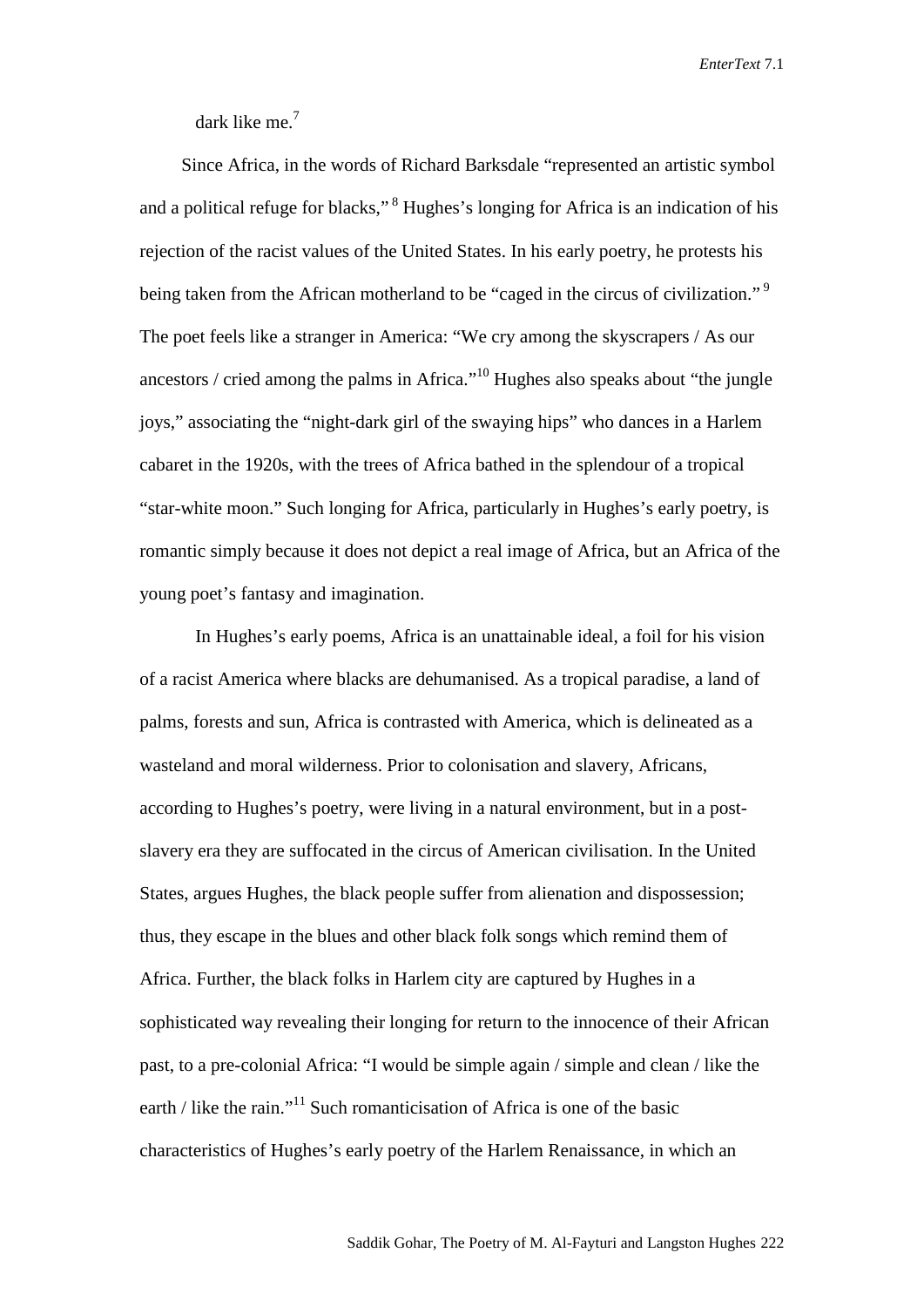image of an idealistic , pre-colonial Africa was integral to the emerging feelings of ethnic pride among African Americans at that time.

Incorporating African images and revealing a longing for a return to roots, Al-Fayturi, like Hughes, evokes Africa in idealised terms. Both deal with Africa as their Zion, a Moses-like homeland; nevertheless, Al-Fayturi's Africa is different from the Africa of his black American counterpart. As a result of centuries of colonialism and slavery which have disenfranchised him, Hughes is aware of the impossibility of returning physically to Africa. Therefore, his treatment of the African motif is coupled with a sense of homelessness born out of the feeling of being persecuted in the country where he lives, a victim of the legacy of racism and slavery. However, Hughes shares with Al-Fayturi a feeling of ambivalence toward Africa, because both of them are racial and cultural hybrids suffering from alienation and an identity crisis determined by psychological, socio-political and cultural factors. While both of them are psychologically split between their ethnic origins and their place of birth, Hughes's identity crisis is deeper because he suffers from what DuBois calls "double consciousness." DuBois refers to the crisis of being both black and American, of living in a limbo without a sense of belonging to either America or Africa:

It is a peculiar sensation, this double consciousness, this sense of always looking at one's self through the eyes of others, of measuring one's soul by the tape of a world that looks on in amused contempt and pity. One ever feels his twoness, an American, a Negro, two souls, two thoughts, two unreconciled strivings, two warring ideals in one dark body, whose dogged strength alone keeps it from being torn asunder.<sup>12</sup>

Whether the loss of identity is individual or ethnic, the person subjected to such an experience usually fights ferociously to avoid being lost in the labyrinth of cultures. Therefore, Al-Fayturi considers himself an African poet; thus he affirms in the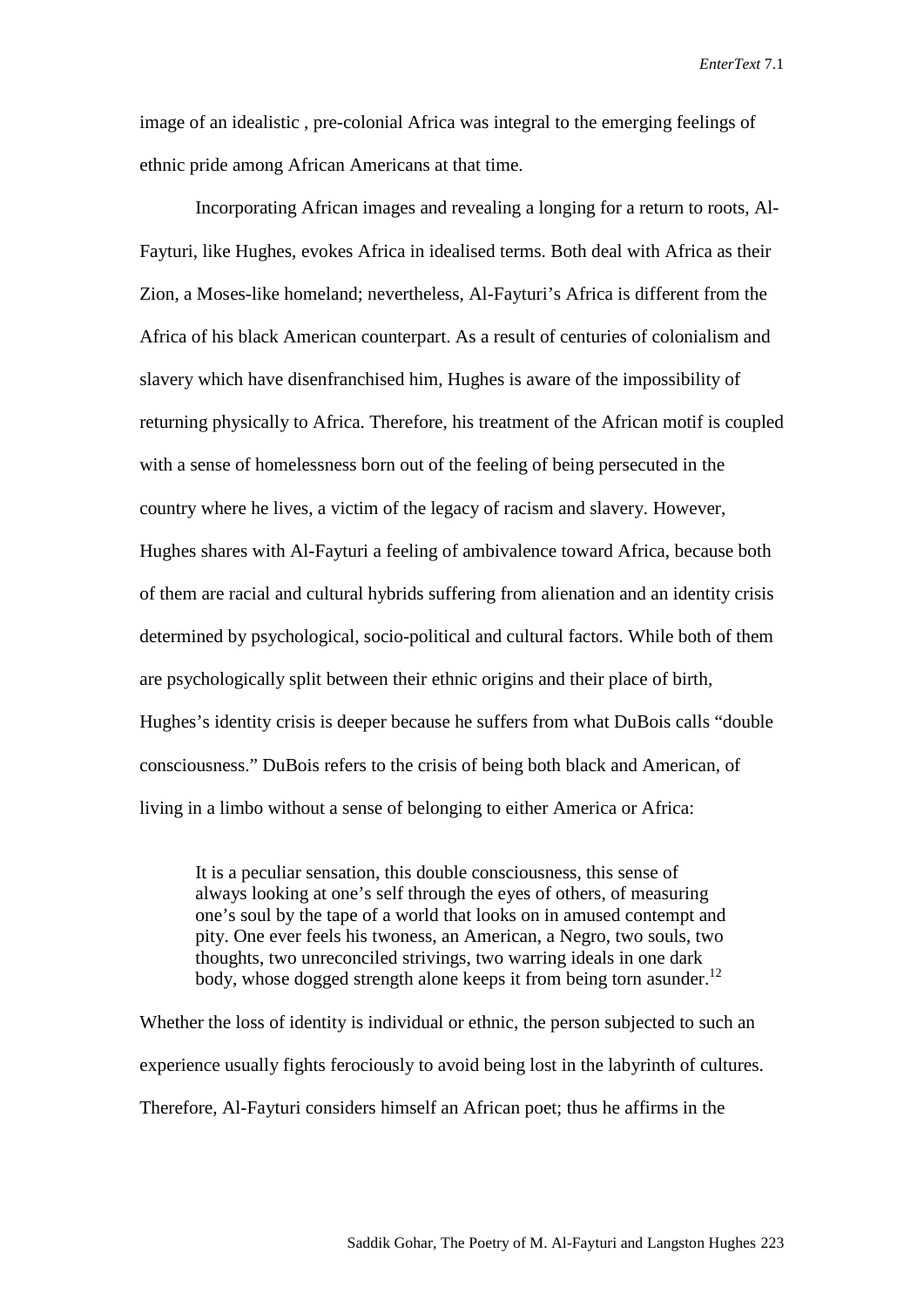introduction to his anthology that his poetry is devoted to Africa and black people in general:

I want to reveal the inhuman nature of the African experience. I will not distort or falsify the ugly reality of our life in Africa. No one other than a black person can understand the nature of my dilemma because s/he has lived the same experience.<sup>13</sup>

Contrary to those African and African American poets who tend to romanticise Africa, Al-Fayturi ignores a poetics which seeks a romantic confrontation with roots. For him, black poetry which involves an immersion in victimisation and lyric slavery is unacceptable because it leads to alienation and distortion of history.

Unlike other poets from colonised nations in Africa, the Caribbean and the excolonies who absorbed the language and culture of the colonisers, Al-Fayturi insists on his ethnic origin as an African, celebrating his black identity and glorifying the history of the African people. Identifying himself as a chronicler and a spectator of the tragic consequences of the experience of African people under slavery and colonisation, he aims to emphasize genuine African traditions. For him, tradition is integral to his myth-making and his attempt to reconstruct a national African identity. Since tradition, in the words of Henry Giroux, is responsible for shaping "the textual world through which people develop a sense of collective identity and relate to one another,"<sup>14</sup> Al-Fayturi's poetry becomes a vehicle for emphasizing the African tradition of resistance and revolt against the invaders. By an affirmation of African cultural values and their role in shaping a nationalist African literature, his narrative takes into consideration not only the legacy of slavery and colonisation but also the shifting forces that complete the process of regaining one's identity.

Interconnecting strands of myth and historical fact, Al-Fayturi aims to construct a revolutionary consciousness as a means of renovating and strengthening his African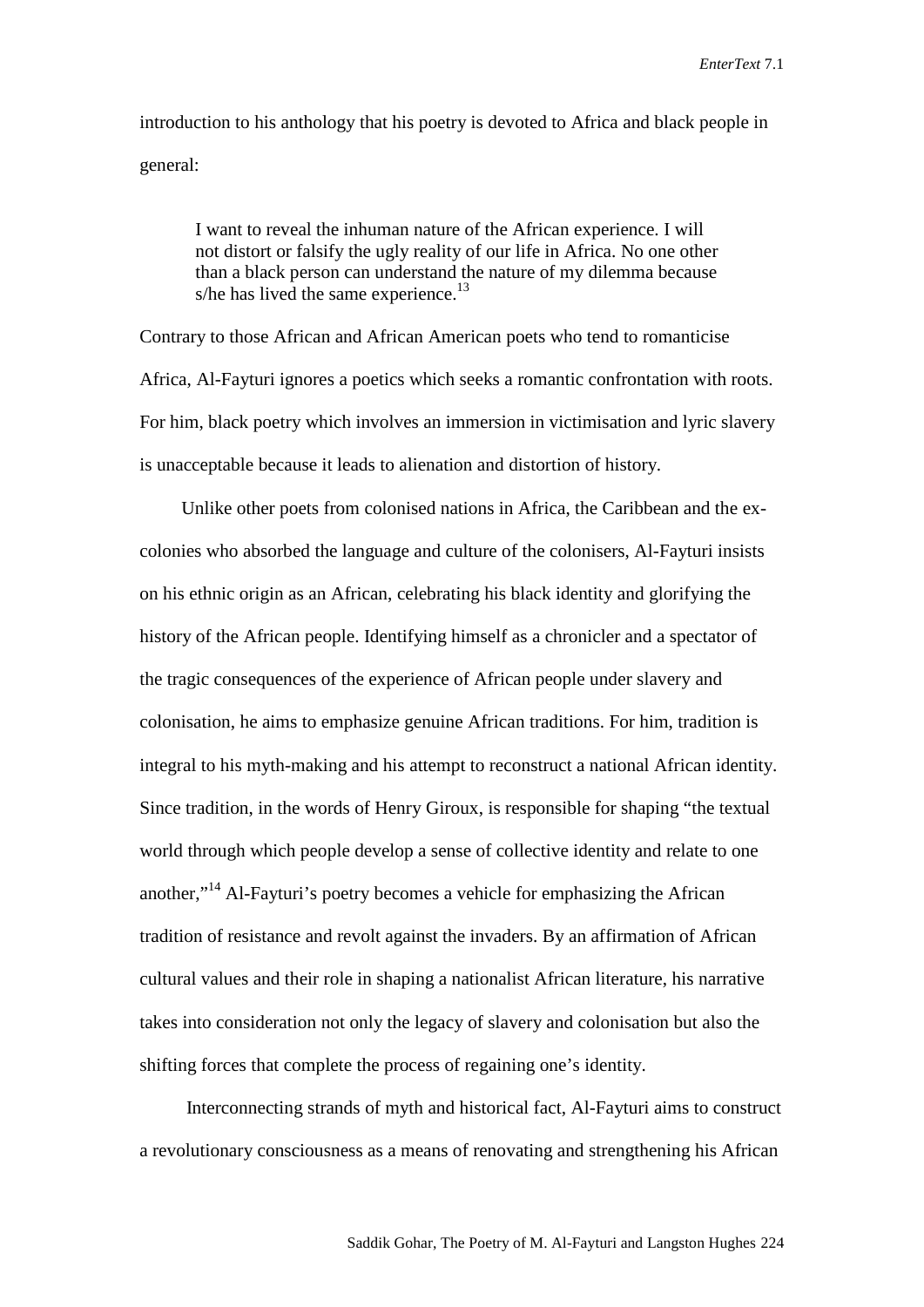identity. In *Aghani Efriqya (African Songs)*, he identifies himself as a black African who is ready to sacrifice himself for the sake of his homeland:

I am a Negro I will not allow the white enemy to occupy my Africa I am a peasant and Africa is my land I have irrigated her soil with my blood.<sup>15</sup>

Indeed, Al-Fayturi's poetry is a reflection of the complex interplay of revolution and the constructs of racism and slavery. His poetry is seen as a project for collective freedom and empowerment, and an agent of revolution and regeneration. Devoting his poetry to Africa, he considers himself as an African poet who attempts to blur the boundaries between Africans, Caribbeans and other black people elsewhere in the world. Absorbing the literary heritage of African poets such as "Leopold Senghor and Christopher Okigbo in addition to the works of Langston Hughes and Richard Wright,"<sup>16</sup> Al-Fayturi is able to merge elements of poetics and historical fact and create a sense of immediacy in his treatment of a people in crisis. However, part of his poetry aims to reveal a glorious African past, devastated by the colonisers. For example, in *Aghani Efriqya (African Songs)*, he attempts to construct a myth of an African past, a myth which holds the African people from "a dislocation of traditions, a pillar into which they can anchor their sense of continuity and meaningful progress."<sup>17</sup>

### **The Cross-Cultural Dialogue Between Hughes and Al-Fayturi**

The international reputation of Hughes and the universal nature of his poetry inspired not only African poets such as Al-Fayturi, who came under the influence of Hughes, but also other great poets from different cultures. For example, Eloise Spicer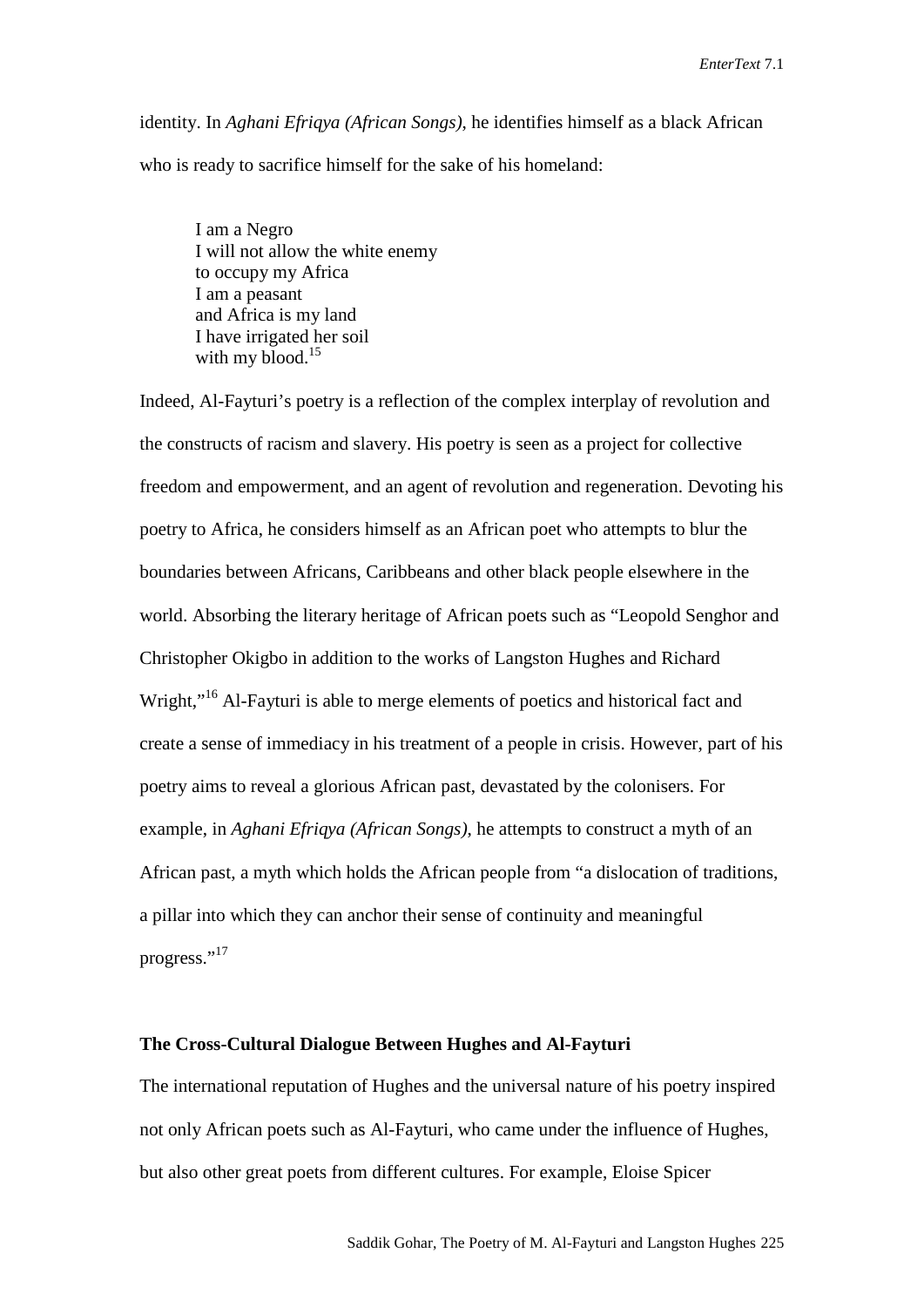compares Hughes's depiction of the African-American ghetto to the image of the Havana ghetto, the *barrio*, in the poetry of the great Cuban poet Nicolás Guillén, affirming that Hughes's blues poetry and Guillen's folklore poems are rooted in rhythm patterns integral to ancestral Africa. In addition to similarities in narrative patterns, states Spicer, *son,* a Cuban dance, "was to Guillén what the blues was to Hughes."18 Therefore, "the memories of Havana are exchanged with the memories of Harlem" in the poetry of these two great poets.<sup>19</sup> In the same vein Melvin Dixon in "Rivers Remembering their Source: Comparative Studies in Black Literary History— Langston Hughes, Jacques Roumain and Negritude" compares Hughes with the Caribbean poet, Jacques Roumain, arguing that both of them are influenced by the African American folklore tradition. Dixon points out that in the poetry of Hughes and Roumain, "black America is a metaphor for the reinvention of the African self through a language that is the danced speech of its people. $120$ 

Likewise, in the poetry of Hughes and Al-Fayturi, black America exists as a recurring motif and an extended metaphor reflecting the attitudes of the poets toward major issues such as racism and oppression. Further, Al-Fayturi and Hughes reconstruct the experience of Africans and African Americans through a poetics of anger, challenging all forms of oppression and exploitation inflicted upon black people in Africa, the United States and all over the world. In their attempts to confront the totalizing and hegemonic powers which aim to erase the identity of their people, Al-Fayturi and Hughes explore areas of overlap between the painful experience of African Americans and the catastrophic history of black Africans. In his poem "Ghabatu Maut (Forest of Death)" from his volume *Ashiq min Efriqya (Lover from Africa),* Al-Fayturi denounces the history of American slavery and its tragic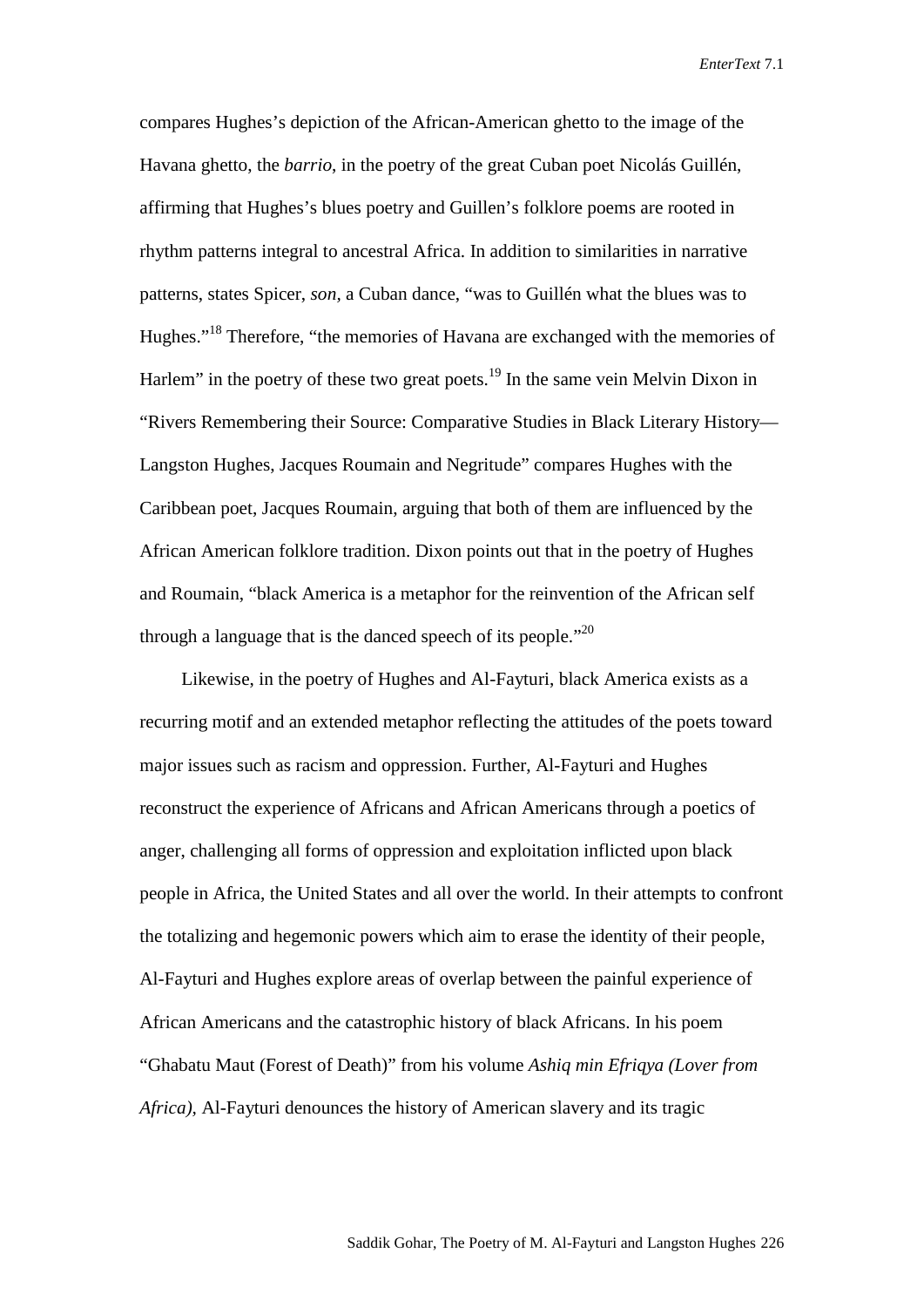consequences for African Americans. Using New York as a symbolic location of the black/white conflict in the New World, he addresses the city in a tone of lamentation:

Alas! New York my veins are full of sorrows and my eyes turn into a cloud as I move on your soil New York you are not my motherland you have a heart of stone which is not my heart Africa is my land the poor Negroes are my people.<sup>21</sup>

In this poem, Al-Fayturi underlines the sacrifices offered by African Americans who

actively participated in the establishment and building of the great American

civilisation. Portraying New York as a city with "a heart of stone," he laments the

painful experience of the cities of the diaspora:

The Negroes who built a bridge made of their bones in order to convey civilization into the American land the Negroes who are lost in your streets even their bitter laughter turns into horror and fear Alas! New York the Negroes who suffer in your fearful streets who weep in your ancient churches will surely forgive you and forget that you are a killer a seductive lady handicapped by fetters and chains.<sup>22</sup>

In spite of his dedication to Africa, Al-Fayturi, like many African and African

American poets, expresses an ambivalent attitude toward the American civilisation

epitomized by the city of New York. He argues that people of African descent have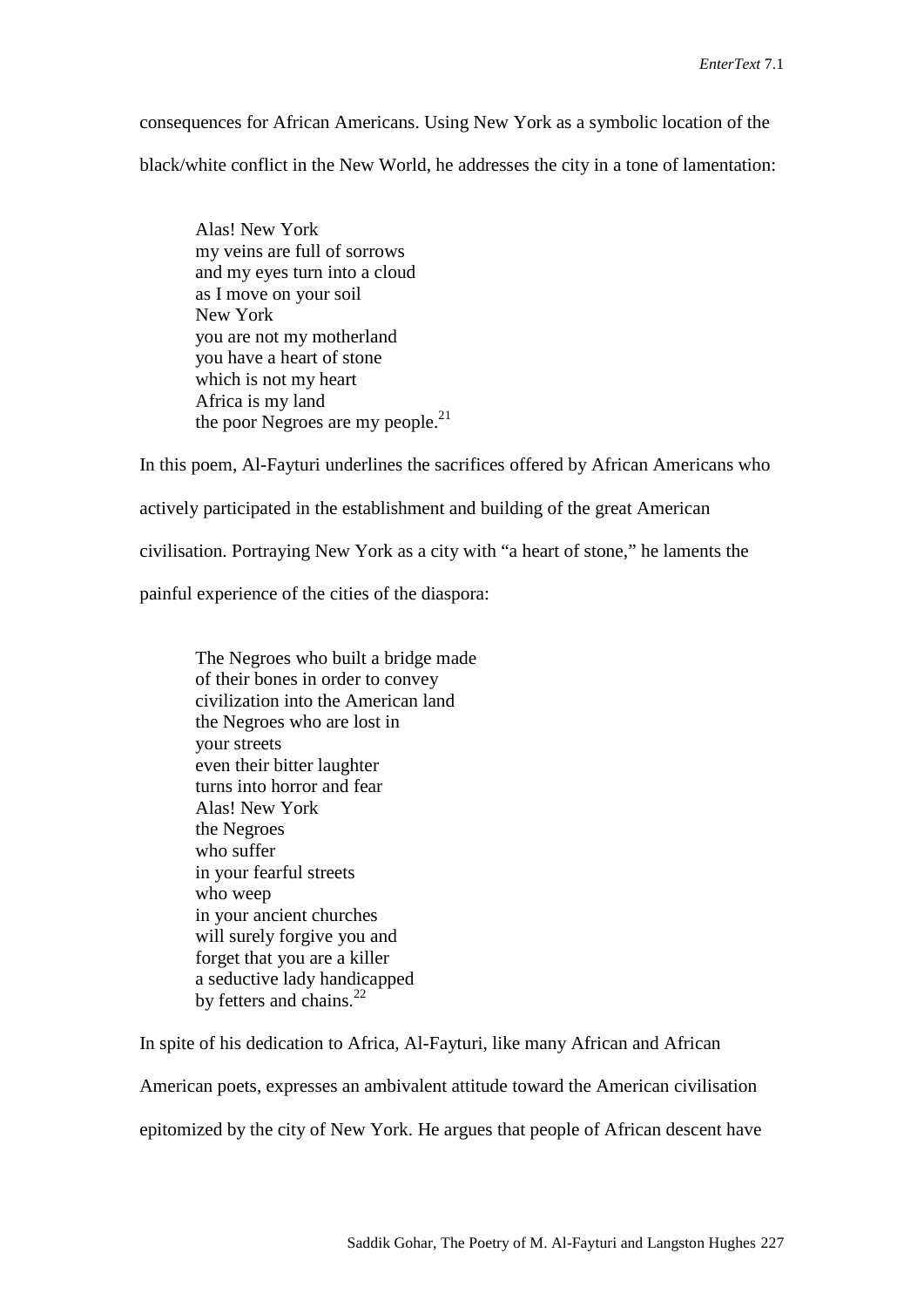been persecuted since they came to the New World; however, they are not able to be

separated from America:

O New York whatever you have done to them and whatever they have done to you their souls will run toward you they will bury their faces in your arms shedding their tears on your breast because you are a mother and a killer of prophets a forest of death.<sup>23</sup>

Being aware of the catastrophic history of people of African origin living in the

American diaspora, Al-Fayturi, in "The Incident," denounces the lynching rituals

integral to the slave era:

While the clowns were bursting into laughter the corpse was dangling like a windless flag from the gallows the sun is white-haired in the sky. $^{24}$ 

In *Aghani Efriqya (African Songs)*, Al-Fayturi condemns white racism, denouncing

the experience of slavery in the American South:

We desperately walked on thorns with our bare feet we spent our nights starving humiliated in the plantations of misery we stood in defiance challenging the wicked race we removed the stigma of slavery after ages of suffering after our executioner filled his cups with our blood after our executioner cut off our heads and used them as bricks for his palaces the earth is flowing with our moans, with our lamentations and wounds.<sup>25</sup>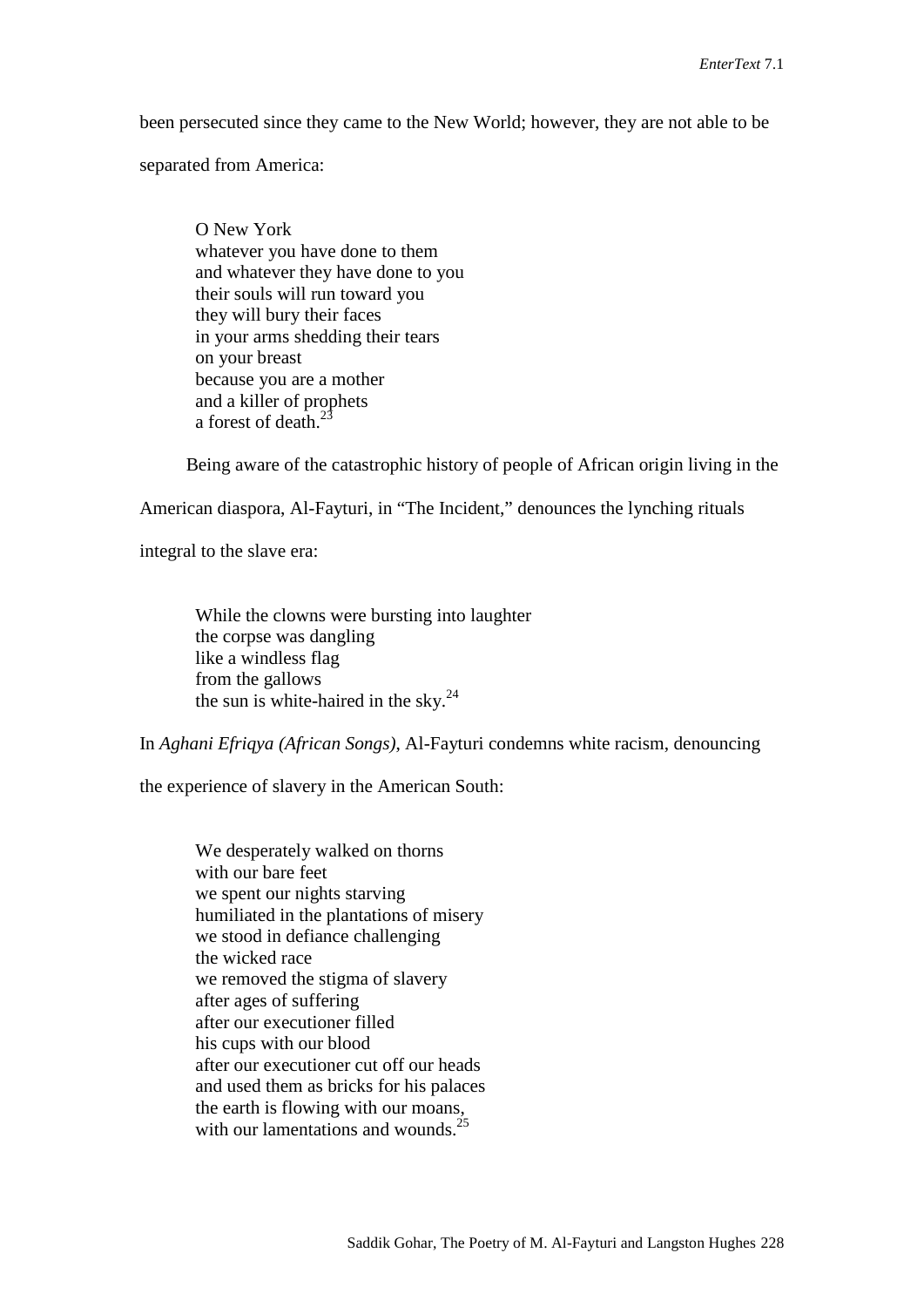This is an explicit manifestation of what he calls the suffering of the African American in "the plantations of misery." Regardless of the painful experience of enslavement, states the poet, Africans and African Americans are able to liberate themselves from the chains of racism. Like Hughes, Al-Fayturi supports the struggle of the poor, identifying himself with the victims of slavery and colonisation in Africa and the United States and calling for rebellion and revolution. Challenging the policy of fear which is the core of colonial hegemony, Al-Fayturi revolts against the oppressive and inhuman culture perpetuated by the advocates of hegemony and colonisation.

While Al-Fayturi supports revolution against colonisation in Africa , Hughes utilizes his poetry to explore the impact of policies of racism and segregation on the black people in the United States. In other words, Hughes gives expression to what Nancy McGhee in "Langston Hughes: Poet in the Folk Manner" calls "the Afro-American condition,<sup>326</sup> by being closely "associated with and writing for the Negro people."27 In his poetry, across four decades, and in opposition to the white world, Hughes exploits the rich heritage of black people, reflecting their suffering and deferred dreams, interpreting their thoughts and traditions, in addition to

their struggle for political freedom and economic well-being. He wanted to do this using their own forms for expression: their language, humor, music, and folk verse.<sup>28</sup>

For instance, in *Fine Clothes to the Jew,* Hughes explores the intensity of urban life of simple black people living in Harlem and Chicago's South Side in the 1920s: "My people, dish-washers / Elevator boys / ladies' maids / crap shooters / cooks / and band-men in circuses / dream singers all / my people."<sup>29</sup> This image of black life disappears in the 1930s to be replaced by another image categorized by tragic possibilities. Therefore, Hughes's poetry which celebrates the Harlem Renaissance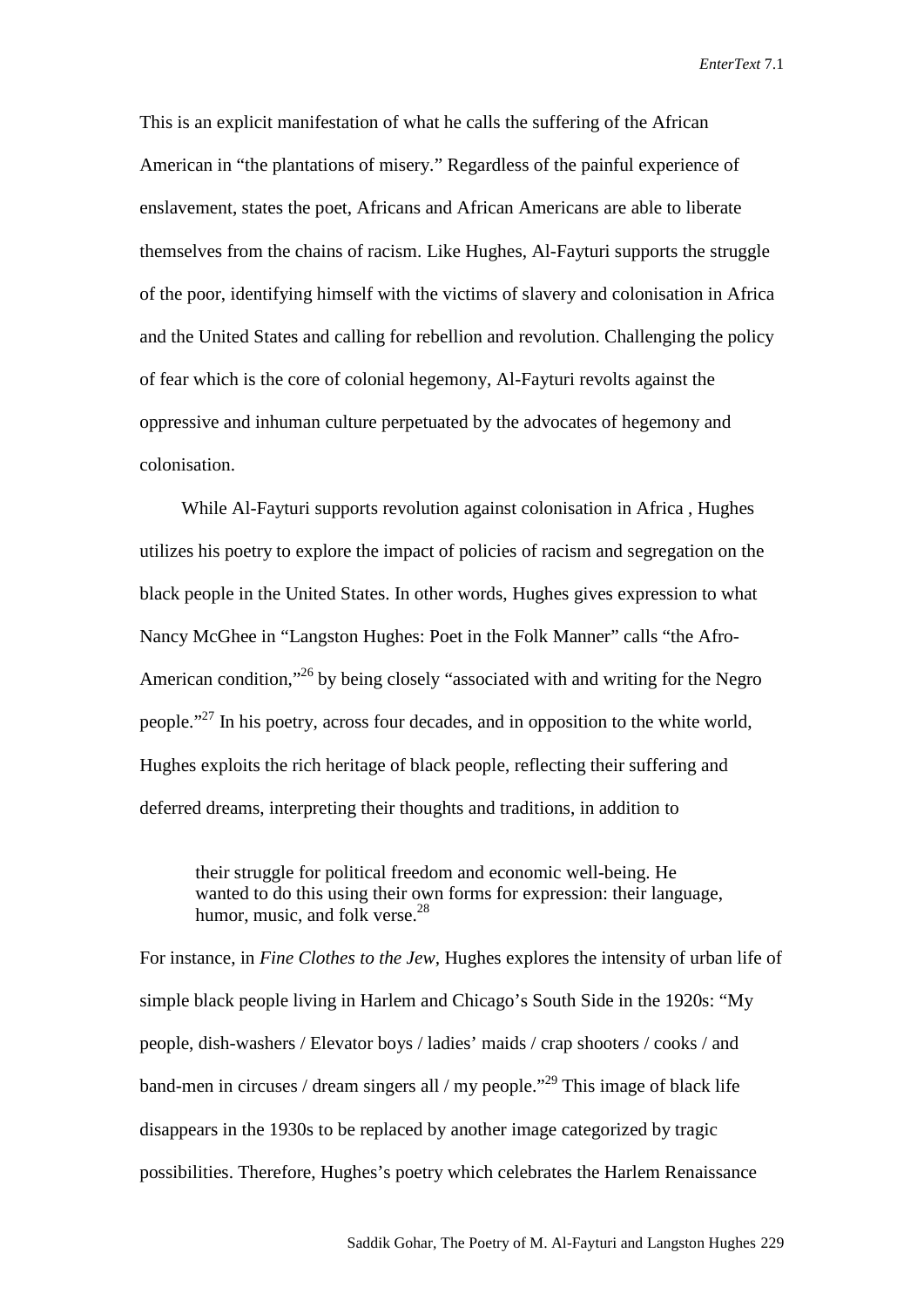undergoes a radical change by the end of the 1920s. In his autobiography, *The Big Sea*, Hughes laments the end of the Harlem Renaissance and expresses his suffering during the Depression era: "The generous 1920s were over. And my twenties almost over. I had four-hundred dollars and a gold medal."<sup>30</sup>

Describing the racial situation in the United States during the Depression, Otey Scruggs points out:

Hatred of blacks and economic fears became more acute when more blacks began arriving in Northern cities as part of the movement by the first post-slavery generation out of the Southern fields. The growing antagonism in the North toward blacks did not, to be sure, take the form of disfranchisement and all-inclusive legal segregation but it did express itself in race riots and more rigid neighborhood separation.<sup>31</sup>

Embodying the spirit of the Depression era, Hughes in "Out of Work" deals with the problem of black unemployment. The African American speaker in the poem has walked the streets looking for a job until his shoes fall off his feet. The federal agency of the Depression years failed to find work for him because he has to stay in town for a year and a day in order to apply for work. Hughes's speaker sarcastically replies:

A year and a day, Lawd, in this big lonesome town! a year and a day in this great big lonesome town! I might starve for a year but that extra day would get me down.<sup>32</sup>

The misery of black people in the United States during the 1930s, resulting from economic problems and the continuation of racist policies in the North, is also depicted in a poetic sequence called "Montage of a Dream Deferred." The poem vividly portrays the frustrated dreams of the black people in Harlem and other urban ghettoes in the North. Utilizing the montage technique, Hughes effectively portrays the wasteland/ghetto where blacks live, telescoping black life into one day and one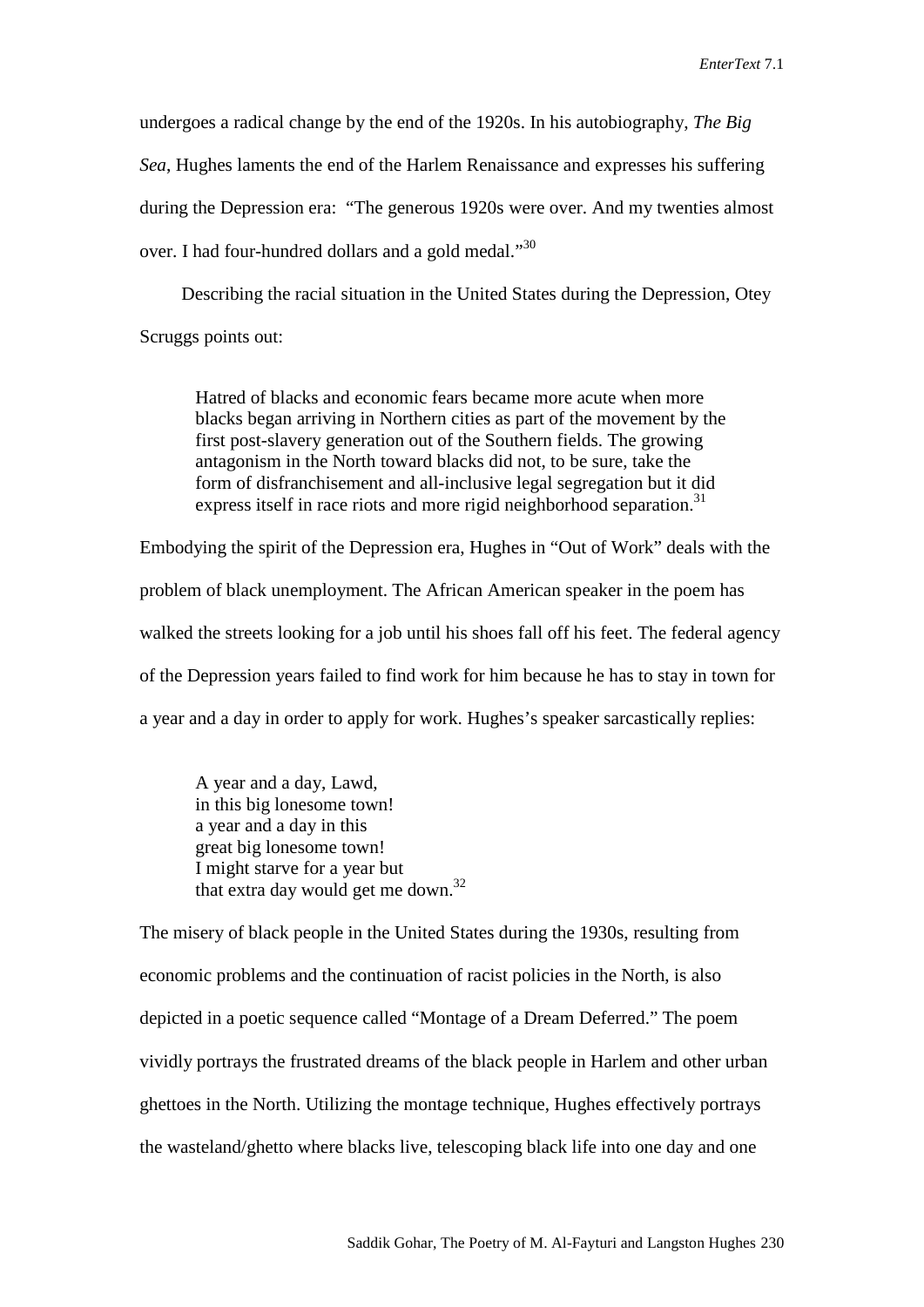night. He uses a motion-picture technique juxtaposing diverse locations and disparate scenes of suffering in order to provide readers with a panoramic view of black life in America. The poem projects a miserable image of Harlem, different from the Harlem of the 1920s, with its busy nightlife and sparkling lights. Harlem, the home of black refugees coming from the South, which is a symbol and a microcosm of the black experience in the North, is subjected to the poverty of the 1930s.

In "Parade," the opening section of the "Montage" sequence, Hughes describes thousands of African American children starving to death on the streets of Harlem. Unlike "white kids," they are deprived of life's necessities, and are not allowed even to dream. Viewing the frustrated dreams of his people, Hughes utters a cry of anger and threat:

What happens to a dream deferred? does it dry up like a raisin in the sun? or fester like a sore and then run? does it stink like rotten meat? or crust and sugar over like a syrupy sweet? maybe it just sags like a heavy load or does it explode?<sup>33</sup>

The poem focuses on images of deterioration, drying, rotting, festering, souring and loss of natural features. The black American is cut off from his African roots to be abandoned in the American wilderness where he rots and fades like a grape turning to a raisin in the scorching sun. The allusion to rotten meat is a signifier of black lynching in the American South where black bodies are left on the trees to rot. The reference to the spoiled candy symbolizes the false promises of assimilation and equality given by the white society to blacks to keep them submissive.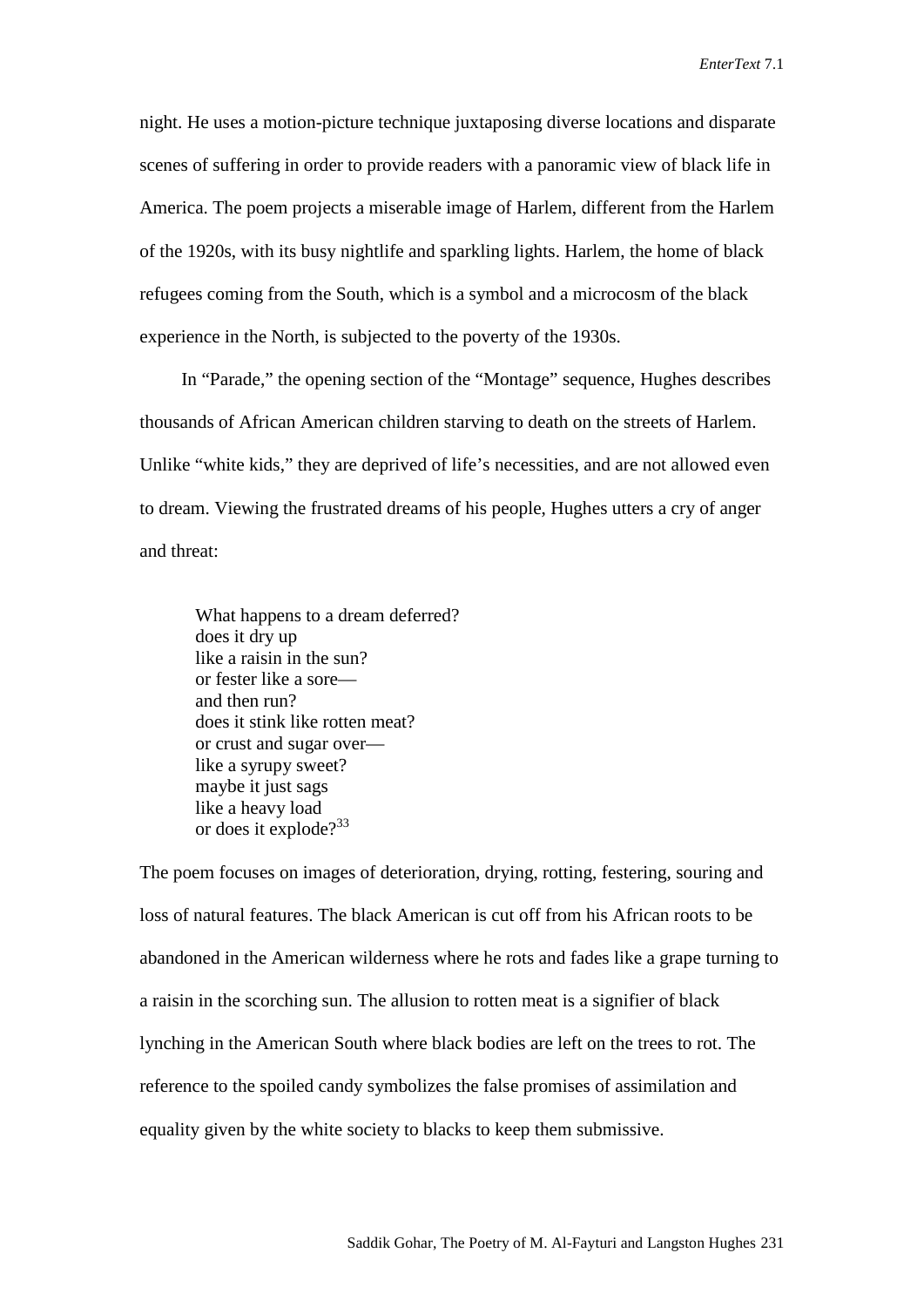In addition to the abandonment of the humanity of the black people, the United States has robbed them of their ancestral heritage, distorting the blues and transforming them into a white man's art:

You've taken my blues and gone you sing 'em on Broadway and you mixed 'em up with symphonies and you fixed 'em so they don't sound like me. Yep, you done taken my blues and gone.<sup>34</sup>

Like Hughes Al-Fayturi was interested in the African American musical heritage and folklore traditions. In a poem titled "To Paul Robeson, the Singer," Al-Fayturi reveals admiration for the African American singer who was brutalised by the American police apparatus for his revolutionary political beliefs. Depicting Robeson as a mythic hero and a victim of racist policies, Al-Fayturi explains the reasons for the campaign against him: "when you sing / they hide their daggers in their faces / and their hair grows grey / when you sing their grudge grows / and the city of New York feels humiliated and angry."<sup>35</sup> Using New York as a symbol of the growing racism against black people in the post World War Two era, Al-Fayturi addresses Robeson:

Your songs strip the city of its masks of its perfumes and lipsticks when you sing, the night of New York hovers over the extending horizon your songs are a witness of the rebirth of the black people.<sup>36</sup>

Dealing with the songs of Paul Robeson as testimonies of pain at a time of crisis, Al-Fayturi hails the way the singer transforms his songs into an instrument of struggle for freedom and equality. As a weapon of revolution challenging the oppressor, Robeson's songs participated in the awakening of black consciousness and ethnic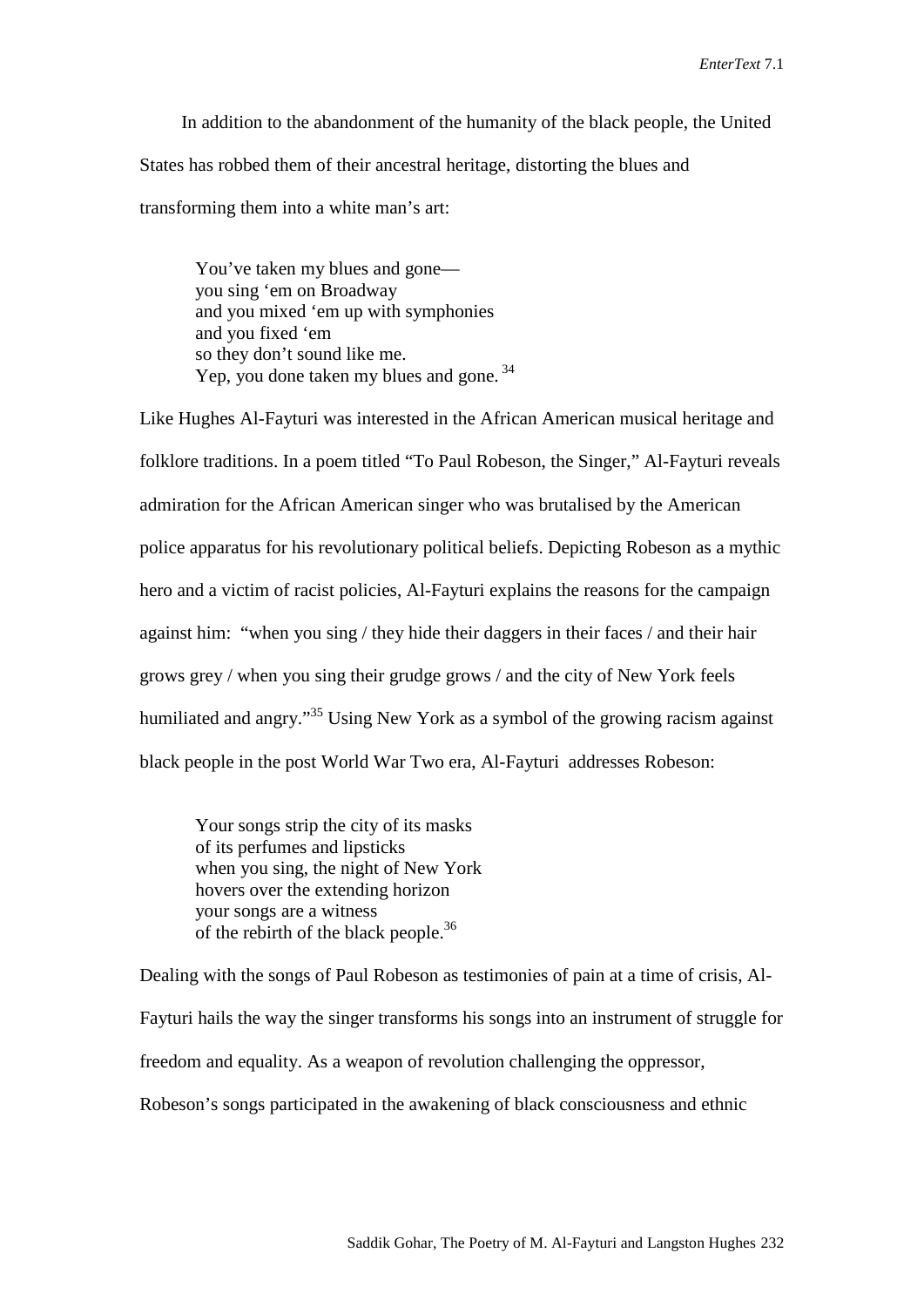pride. In an era of resistance and protest they play a significant role, infusing new

spirit into an oppressed people:

the dead bodies of the living and the cellars of the dead the angry and sad heads of the defeated generation are rolling down the road are climbing the trees of the forests in order to regain the dream of the land the wounded land, the land of the catastrophe.<sup>37</sup>

Integrating Robeson's songs into the black history of pain and catastrophe in the American diaspora, Al-Fayturi describes them as "rivers of sadness and sorrows of the poor black people in America / buried under its buildings / killed by its blades." Robeson's songs, according to Al-Fayturi, are not accepted by the advocates of apartheid and racism in the United States because they speak about

Negroes dying in the ships which were drowned in the American seas, in the American harbors the Negroes, the coffee shop clowns with painted faces, the dark colors in the portraits of the artists, the Negroes who are the bricks of the mines in the United States where its seasonal smoke burns their flesh.<sup>38</sup>

In spite of glorifying Paul Robeson as a national hero, Al-Fayturi blames him for appealing to the white mainstream: "Why did you sing for your executioner? / why did you ask him for forgiveness" after he had planted "a dragger in your heart, in the depths of your soul."39 Al-Fayturi addresses Robeson, appealing to him to continue his peaceful struggle against the forces of hegemony in the United States. In this address Al- Fayturi denounces the assimilation policy which aims to marginalise black culture. He points out that in order to be integrated into a racist society, African Americans have to deny their black culture and sever relationships with their own people. In Hughes's words , they have to "glorify their assassins / cut off the breasts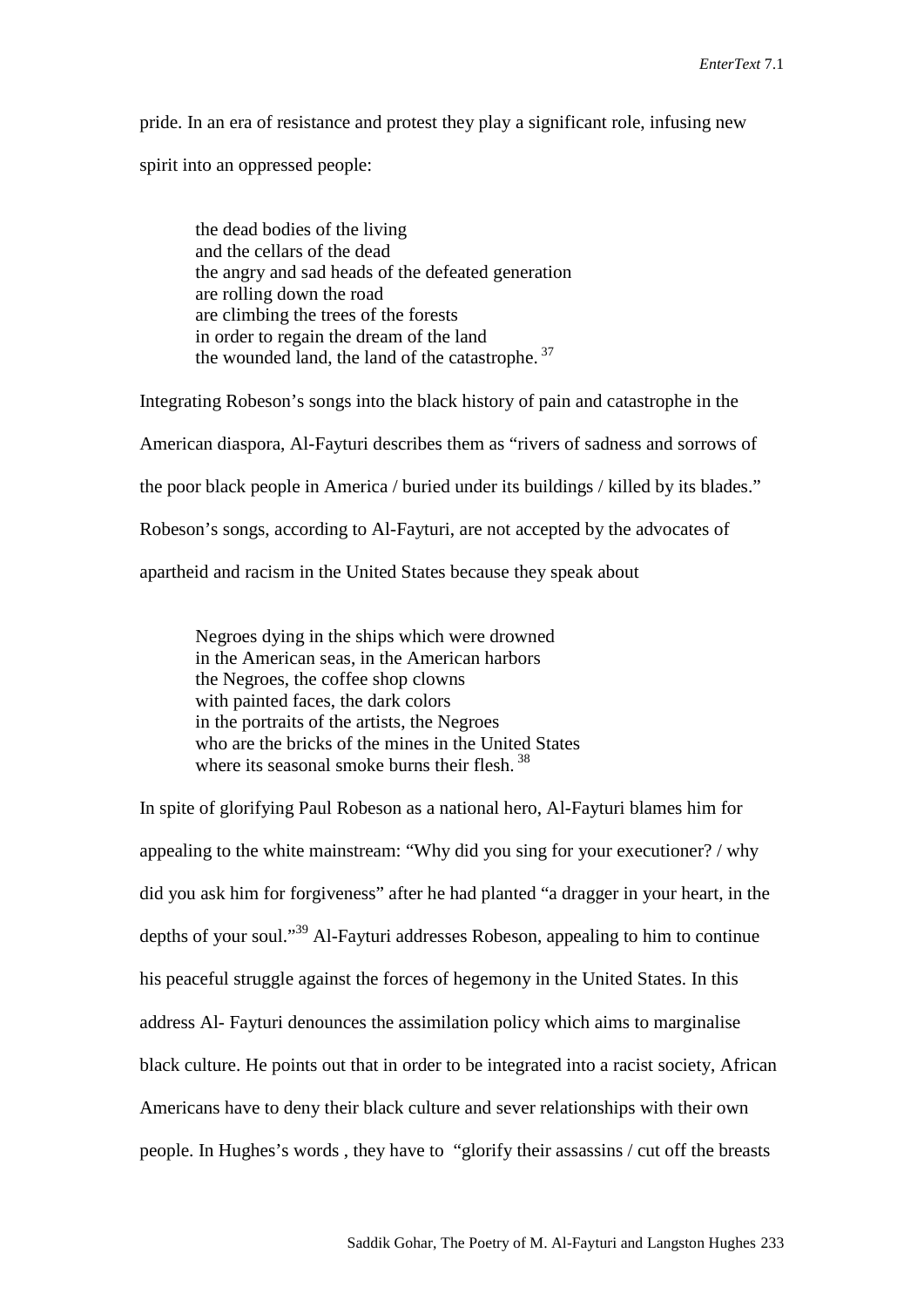of their mothers / and play with the bones of their fathers." Further, Al-Fayturi reminds Paul Robeson of the crimes committed against the black people of the United States: "The black child was killed / his blind grandmother was also killed / but the words she whispered into his ears every evening are still living." Al-Fayturi concludes his poem to Robeson with the words of the African American grandmother: "My children, you should sing in time of misery / you should keep singing when you confront sorrows, sadness / and beware of giving up your black skins." $40$ 

As well as admiring Robeson, Al-Fayturi glorifies other major African figures who are engaged in reforming society and reconstructing African history. He vehemently insists on the natural right of revolution against those who showed contempt for the African people, disparaging their intelligence and potential. Capturing the history of revolution in Africa, Al-Fayturi has written many poems about important political figures such as Patrice Lumumba, Nelson Mandela and Senghor. Celebrating African and Latin American revolutionaries who challenged the devastating impact of imperialism, Al-Fayturi urges Third World leaders to repel the forces which attempt to exploit their nations. He also calls for the establishment of systematic strategies of resistance against imperialism. Al-Fayturi, in a poem titled "Nkrumah," hails the former leader of Ghana, Kwame Nkrumah, as a national hero who participated in the liberation not only of his country but also of other African nations:

Your face shines in the light of all revolutions the image of Ghana and free Congo O Nkrumah your face awakens in me ancient feelings of pride and glory your face carries the smell of my homeland across the forests of Africa.<sup>41</sup>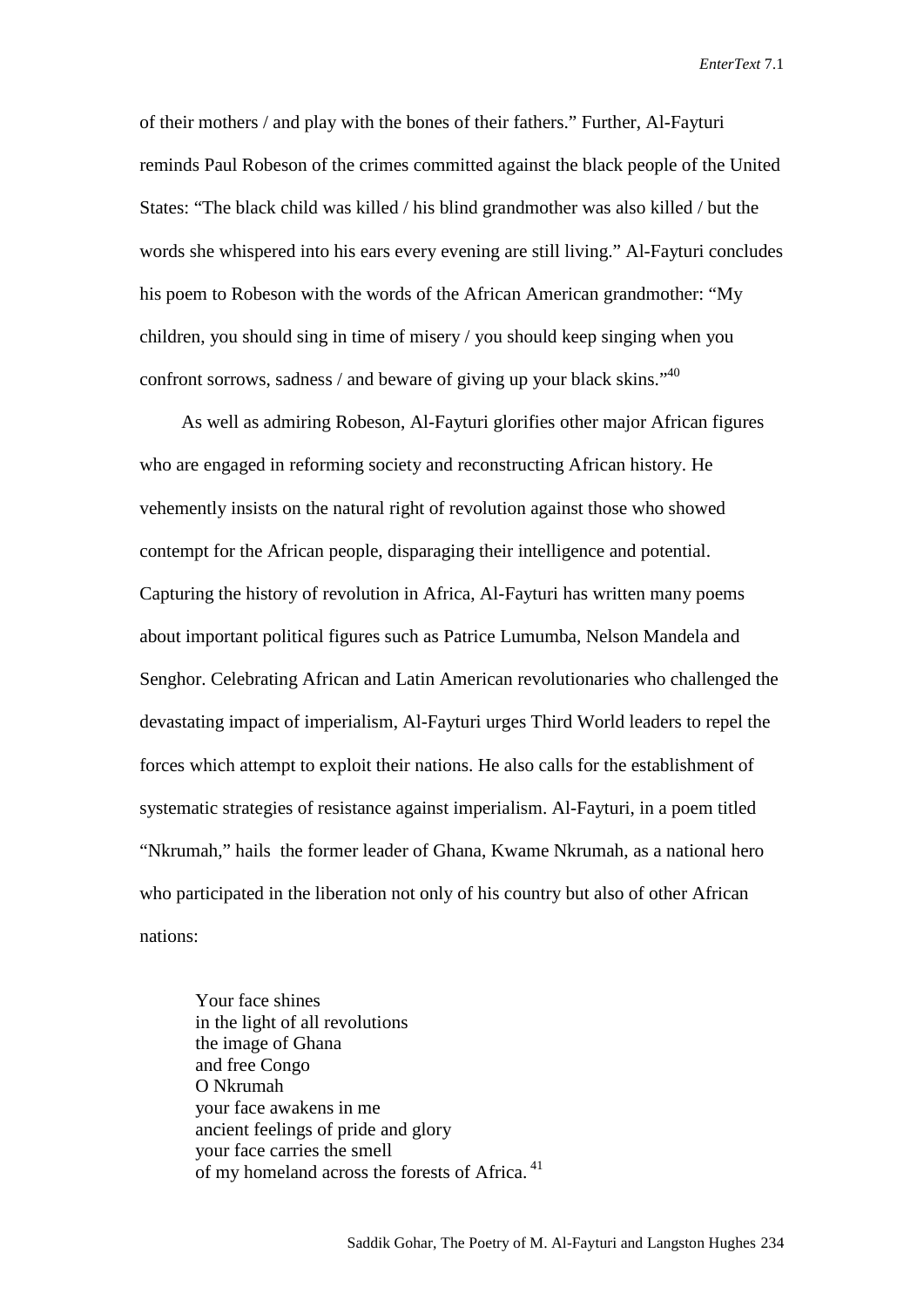In the same poem, Al-Fayturi evokes the painful memories of a continent devastated

by slavery and colonialism:

I see the African land, mountains, fountains, clouds and waterfalls overwhelmed with tears I see my naked people abandoned on the roads O Nkrumah you are a banner of freedom hovering over great Africa. 42

Similarly in "Lumumba, the Sun and the Assassins," Al-Fayturi endows the African revolutionary, Patrice Lumumba, with heroic proportions, considering him a symbol of struggle against European colonisation:

O Lumumba you are the golden sword of our land, directed toward the heads of our executioners O Lumumba be a flame in our wounds paint the flags of revolution with our blood fix the flags of freedom in our soil. <sup>43</sup>

Unlike the alien colonisers who are viewed as strangers and intruders, Lumumba is depicted as an epic hero who has his roots deeply planted in African soil.

While Al-Fayturi uses revolutionary rhetoric to articulate his attitudes toward the African liberation movements, Hughes incorporates black forms to reflect the African American experience in the United States. In "The Negro Artist and the Racial Mountain," Hughes states that "most of my poems are racial in theme and treatment, derived from the life I know."44 Hughes's argument is underlined by George Kent who affirms Hughes's utilisation of black folk tradition and cultural sources as a basis for his poetry. Kent points out: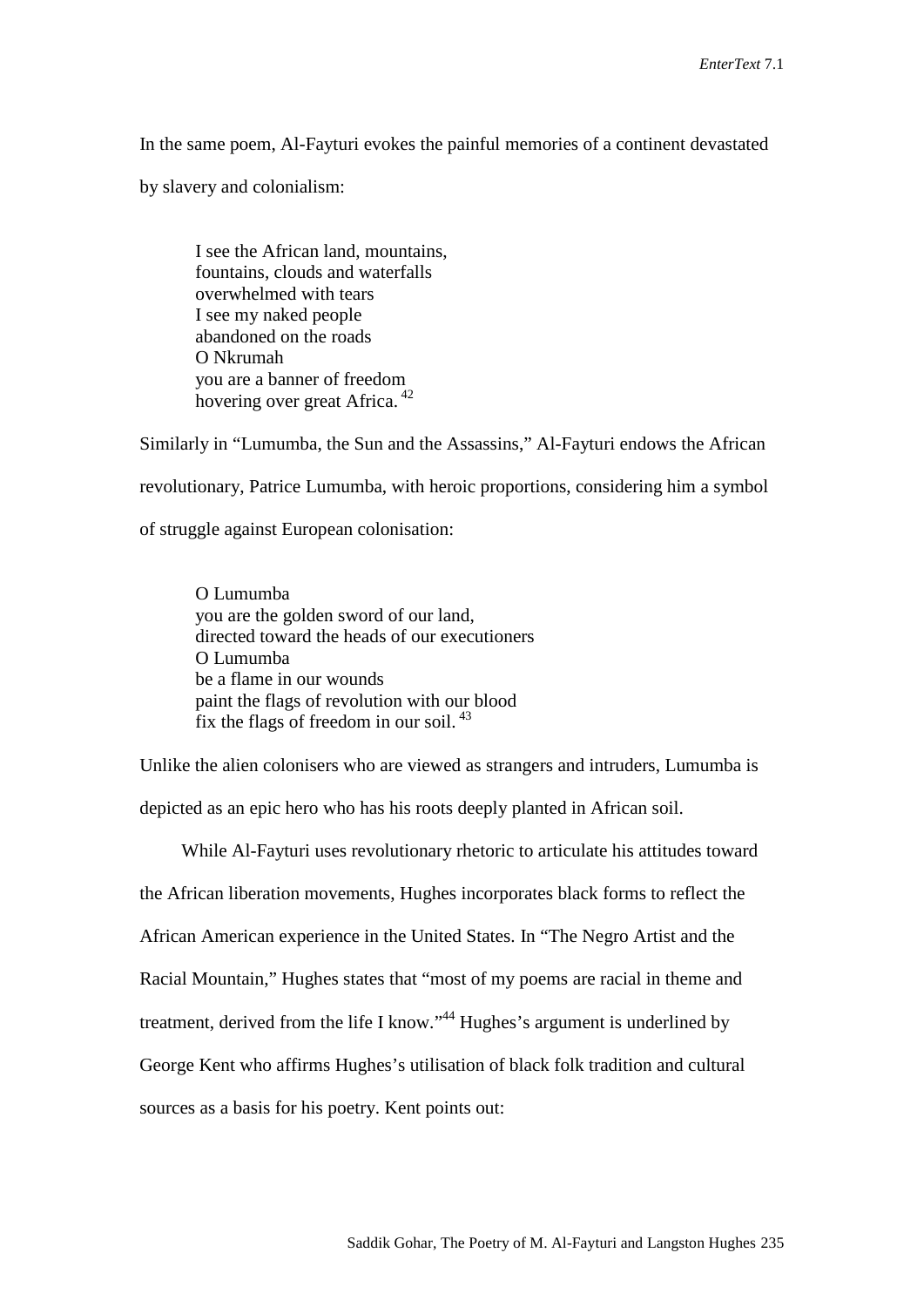The folk forms and cultural responses were themselves definitions of black life created by blacks on the bloody and pine-scented Southern soil and upon the blackboard jungle of urban streets, tenement buildings, store-front churches, and dim-lit bars. 45

Regardless of integrating revolutionary discourses in his poetry, Al-Fayturi, like Hughes, was interested in the cultural/folklore traditions of black people. Such cultural heritage, on both sides, enhances the ethnic pride of the two poets providing them with a revolutionary spirit which is seen in their poetry. For example, Al-Fayturi was influenced by the popular biography of Antara Ibn Shaddad, Al-Absi, the black pre-Islamic folklore hero<sup>46</sup> who lived in tribal Arabia and suffered from slavery. Antara's epic biography which has become part of the Arabic folklore heritage, provides a source of inspiration for Al-Fayturi.<sup>47</sup> Revealing sympathy toward Antara as a black revolutionary figure, victimised by slavery, Al-Fayturi emerges as a defender of the black race in Africa and the Arab world. In addition to his interest in Antara, Al-Fayturi incorporates in his poetry the epic and folkloric history of Abu Zaid Al-Helali Salama, the black warrior of Southern Arabia who conquered North Africa. As a mythic folklore hero, Abu Zaid, like Antara, haunts the imagination of Al-Fayturi particularly because of his blackness, his military contributions and his nobility with his enemies. But the most significant thing in the epic history of Antara and Abu Zaid that attracted Al-Fayturi is their commitment and moral responsibility toward their black communities.

In "The Limitations of Universal Critical Criteria," Ibe Nwoga argues that in African literary traditions,

a greater emphasis [is placed] on community than on persons. Where the individual—character in a novel, persona/poet in poetry—is emphasized the dimensions of his individuality are undercut by the fact that he is a representative, a paradigm of status of being which extends through the community. 48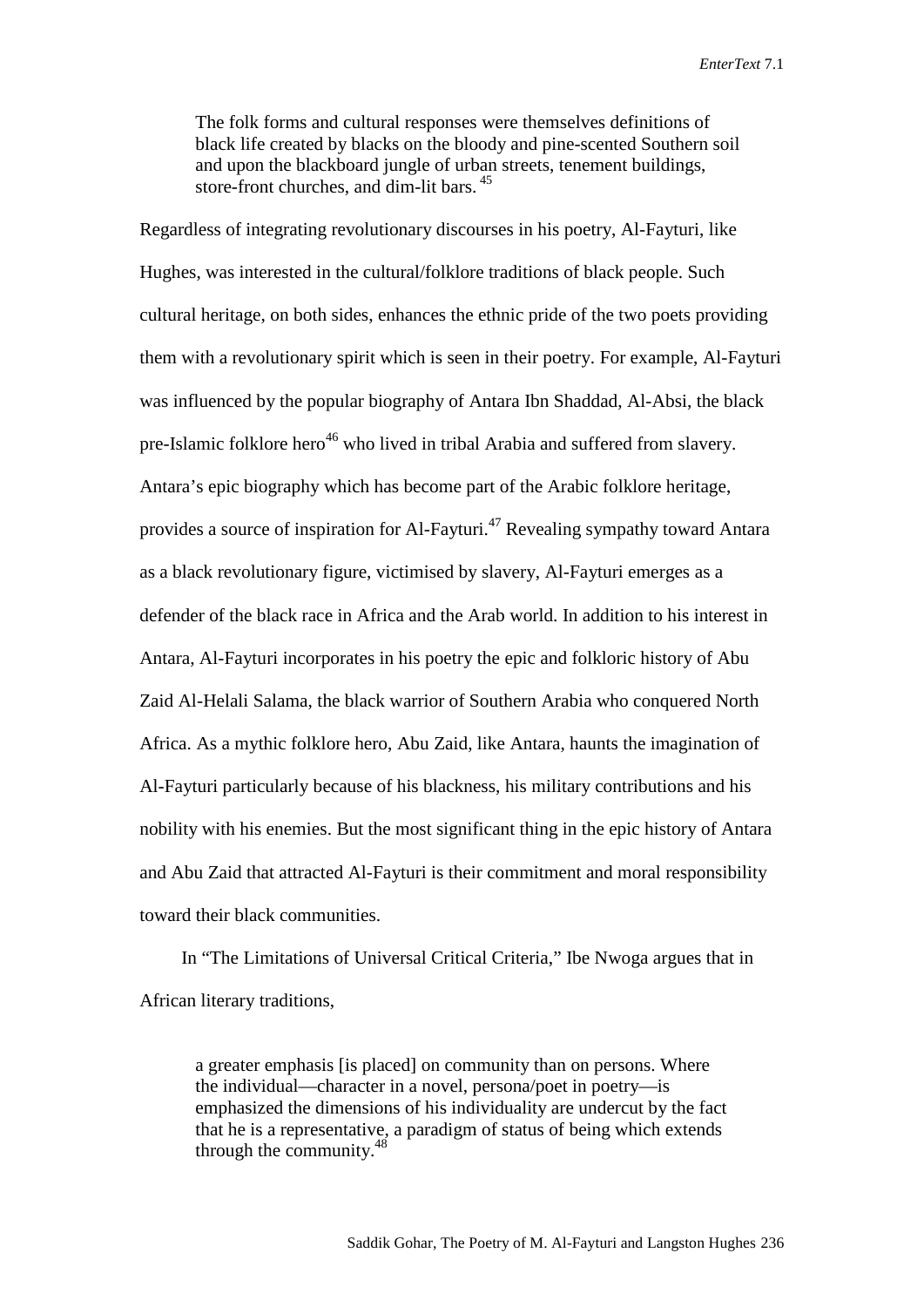As an African poet, dedicated to the struggle of the African people against hegemonic forces which seek to undermine their revolutionary potential, Al-Fayturi, like Hughes, gives priority to communal issues denouncing apartheid policies which aim to degrade his people. Being the first poet who speaks about Africa in Arabic, Al-Fayturi explores the pains and sorrows of the poor African masses, and therefore gains his reputation as the poet of the people. In "Sorrows of the Black City" Al-Fayturi reconstructs the history of his people, evoking painful memories of a colonial African past:

When the night sets up its trellis of wigs on the city streets and sprinkles its deep sorrow on them when its spiral stairs take creatures downwards to a deep remote past and when its amber shores are drowned in memories almost never to awake. <sup>49</sup>

In these ancient times, and as a result of colonial interference, "the blood of tranquility becomes as dry as tombs" and "the heart of the city becomes / like a despicable thing / like Africa in the dark ages." According to Al-Fayturi, colonisation and slavery turned Africa into a "medieval" continent. However, in the pre-colonial era, Africa is viewed as:

An old woman shrouded in incense a pit for bonfire an amulet with an ancient prayer a dance of naked blacks singing in black joy in absence of sins. $50$ 

This state of simplicity does not last forever and the era of African innocence comes to an end due to colonial threats and the greed of the colonisers. During the colonial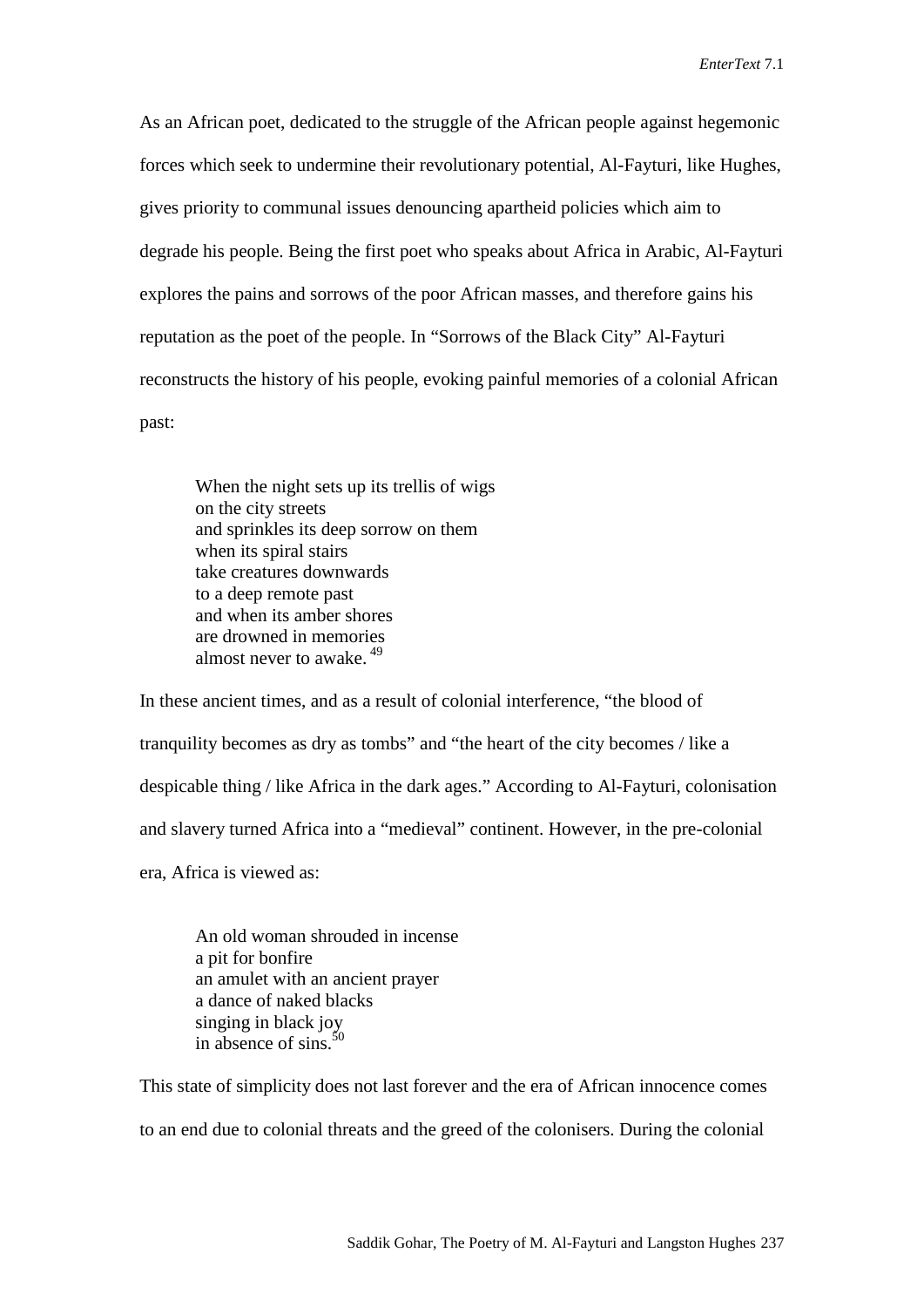era, Africans are turned into targets for "the master's lust" and become objects for the

economics of slavery:

Ships laden with comely slave girls musk, ivory and saffron gifts without festivities driven by the wind at every moment to the white man of this age master of every age. $51$ 

Further, Al-Fayturi describes the experience of the dispossessed Africans in the

American plantations after being transported in slave ships to an alien land:

A plantation extends in the world of imagination clothing the naked, undressing the nude its gloom running in the veins of life coloring the waters dyeing the face of God its sorrows being a laugh on the lips growing even tyrants even slaves even iron even fetters growing something new every day.52

In his poetry Al-Fayturi excoriated the slave trade, featuring horrible stories of enslaved people being driven toward the slave ships, which carried them from the shores of Africa to no man's land. In "Song of Exile," the poet depicts the African slaves at the moment of being transported on board a slave ship going to an unknown destination. Using the tearful chants of the slave chorus as an objective correlative to convey the painful experience of slavery, he says:

Our hands and feet are bleeding but we will keep walking like water in the rivers like the sun in the horizon like the African sands farewell Africa farewell Africa: my broken spear my deserted cottage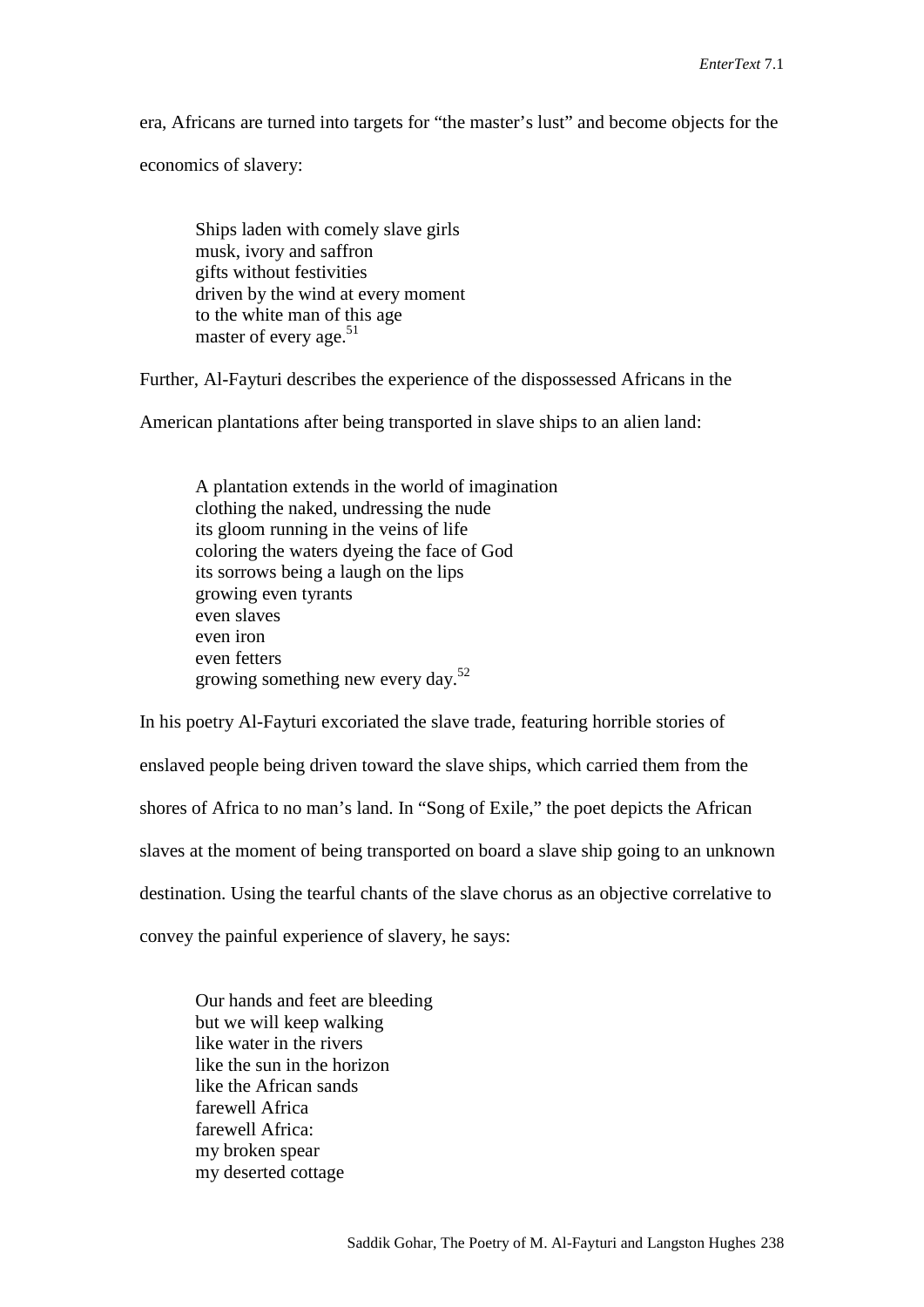my battered face. 53

Explicitly, Al-Fayturi expresses his disgust with slavery as an evil, irrational and immoral institution that degraded the white masters and violated the national ideals of Africa. In "The Story" Al-Fayturi describes the vicious conflict between European pirates and slave traders over the possession of African slaves:

The thieves have stormed across the harbor mole they have broken the ship's mast and plundered its precious cargo. 54

He denounces slavery and white supremacist policies toward the African people and their religions. He also dismisses the racist attitudes toward Africans which categorize them as inferior and contemptible beings who must be colonised and tortured with impunity:

They came closer toward me they hanged their crosses on my neck I became embarrassed I did not know the difference between crime and revolution it was painful to conceive what has happened they were throwing the face of God with their shoes and knives.<sup>55</sup>

Moreover, in "To a White Face" Al-Fayturi discusses the issues of slavery,

condemning all forms of discrimination and echoing Hughes's anti-racial poetics:

Because my face is black and your face is white you called me a slave and crushed my humanity and humiliated me because my face is black you put me in chains and robbed me of everything even my graves. 56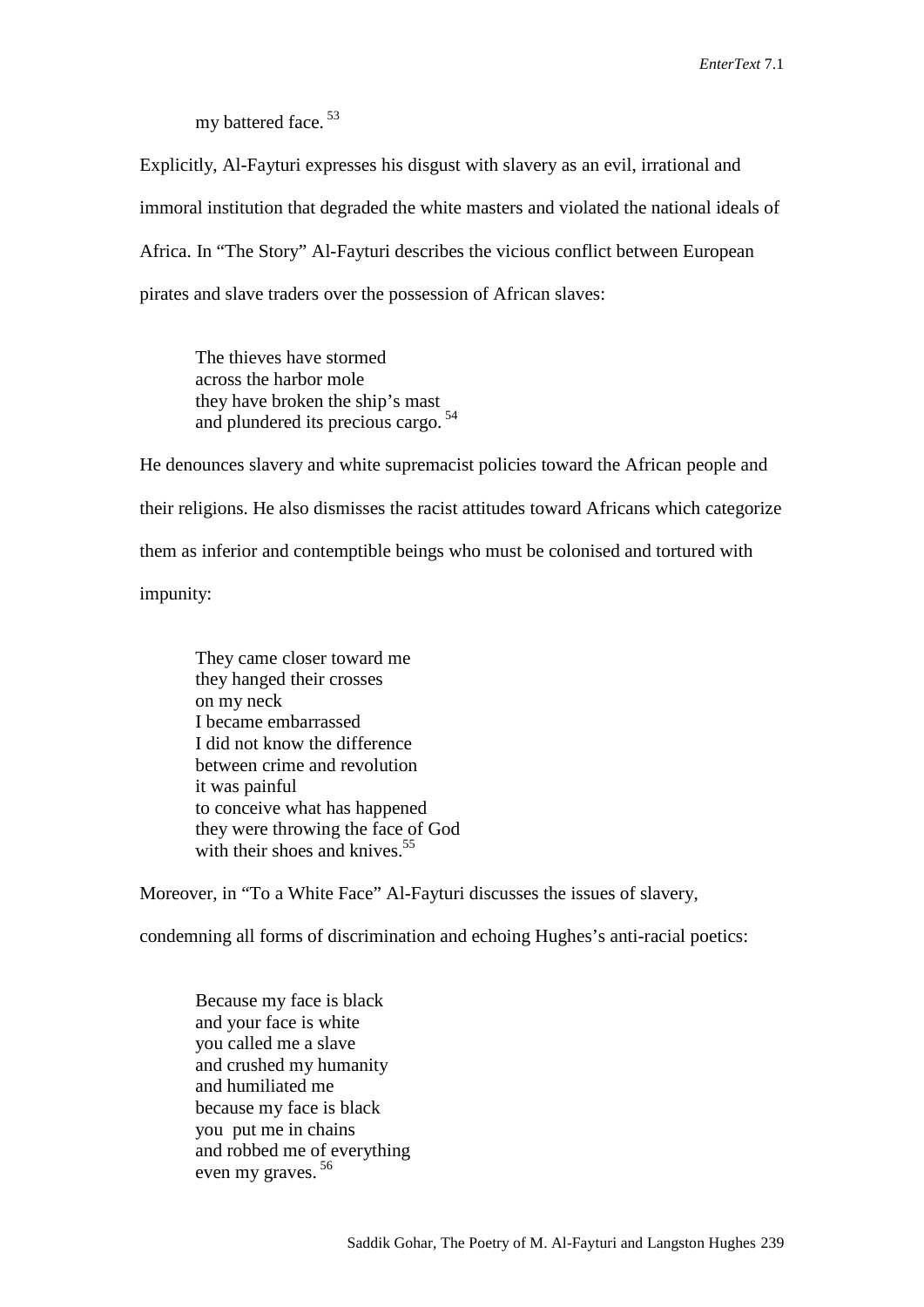In an interview with Kimberly Benston, Amiri Baraka denounces slavery

arguing that slavery is an evil everywhere but that in the United States there is slavery

and racism:

Slavery is dehumanizing whether it is slavery practiced by blacks against blacks, by whites against whites, or whatever. The one added fact in the United States was racism, which did not exist with black versus black or white versus white slavery, a fact created by capitalism. The people who try to make African slavery some kind of paradise are out of their minds—slavery is slavery.<sup>57</sup>

Echoing Baraka, Al-Fayturi refers to the heinous consequences of slavery and racism

which pave the way for the exploitation of black people socially and economically:

Because my face is black you stole my harvest and left nothing except my hate and grudge because my face is black you stripped me of my clothes and left me naked in the cottage of darkness.<sup>58</sup>

Regardless of his suffering from the consequences of slavery, Al-Fayturi looks

forward to a better future based on mutual respect between the ex-slaves and the ex-

masters:

Today I am not a slave anymore so it is time you take off your masks of arrogance let us work together hand in hand to build love and compassion between us we are brothers do not cultivate my land with thorns and hatred since I have put the seeds of roses in my land. 59

To express the crux of his ideological perspective, Al-Fayturi attempts to sketch out

an aesthetic whereby it is easy to see his own poetry in its proper context as an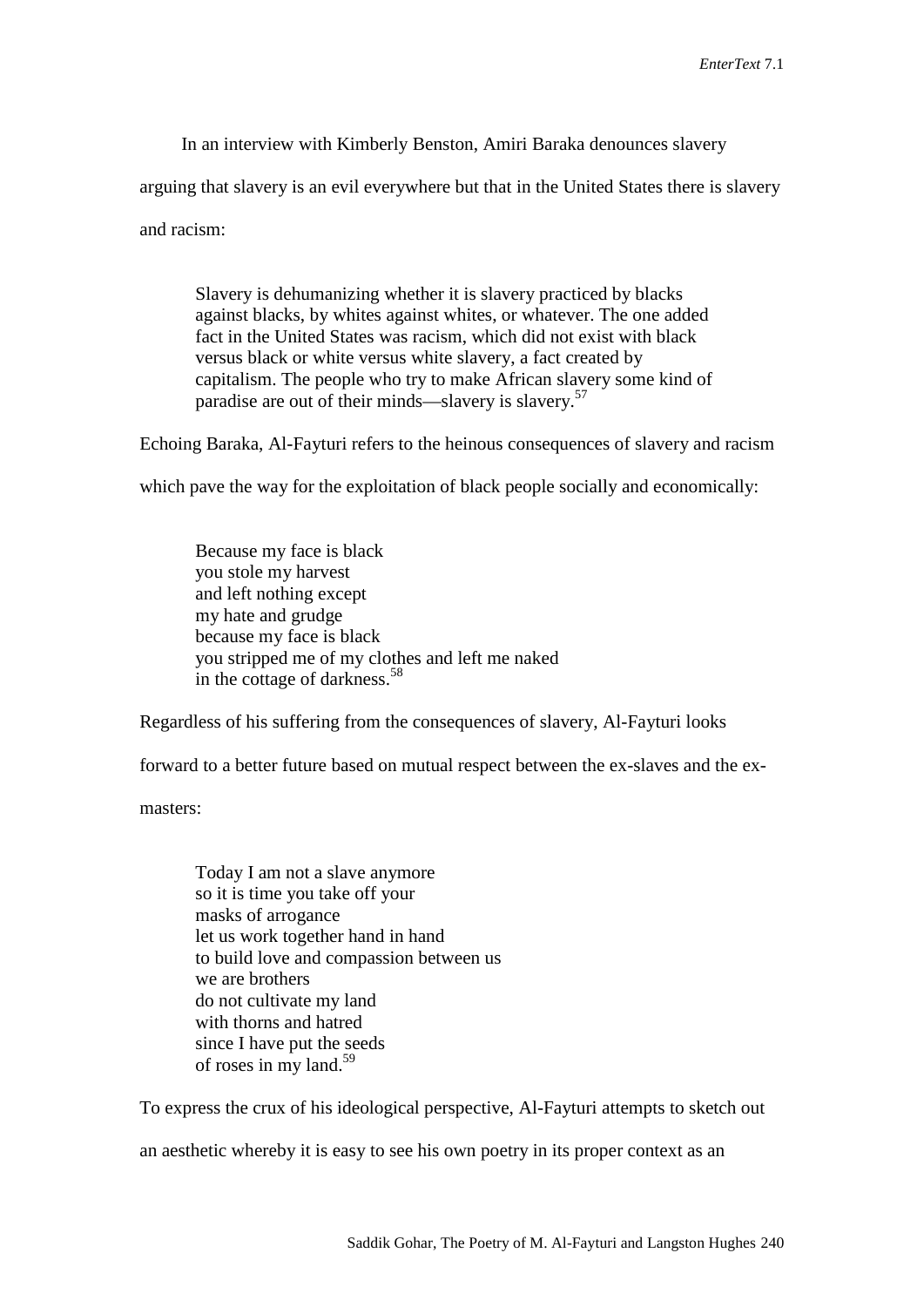expression both African and black. Being aware that his African culture has been violently shattered by slavery and colonisation, he revives significant episodes from African history, bringing into the foreground not only the glories of the African ancestors but also the sacrifices of contemporary African leaders. The process of bringing forward the African history of pain and suffering involves a revival of scenes not only of oppression and genocide but also of resistance and victory:

Africa is my land profaned by the white man Africa is my land contaminated by the colonizer I will die a martyr for the sake of Africa my children will sacrifice their blood for the sake of Africa.<sup>60</sup>

Denouncing the crippling impact of European occupation of African countries, the

poet is willing to sacrifice his blood for the sake of Africa in order to liberate his

homeland from colonisation.

In *The Wretched of the Earth*, Frantz Fanon discusses the tragic consequences of

colonisation on the psyche of the colonised:

Colonial domination is made possible by the negation of national reality, by new legal relations introduced by the occupying power, by the banishment of the native and their customs to outlying districts by colonial society, by expropriation, and by the systematic enslaving of men and women. 61

Recalling the history of oppression and tyranny in Africa, Al-Fayturi underlines the

damaging impact of colonisation and slavery on the African people. He argues that

colonisation and slavery aimed to erase the African identity and keep the African

people silent and subjugated:

When I was young I saw the white man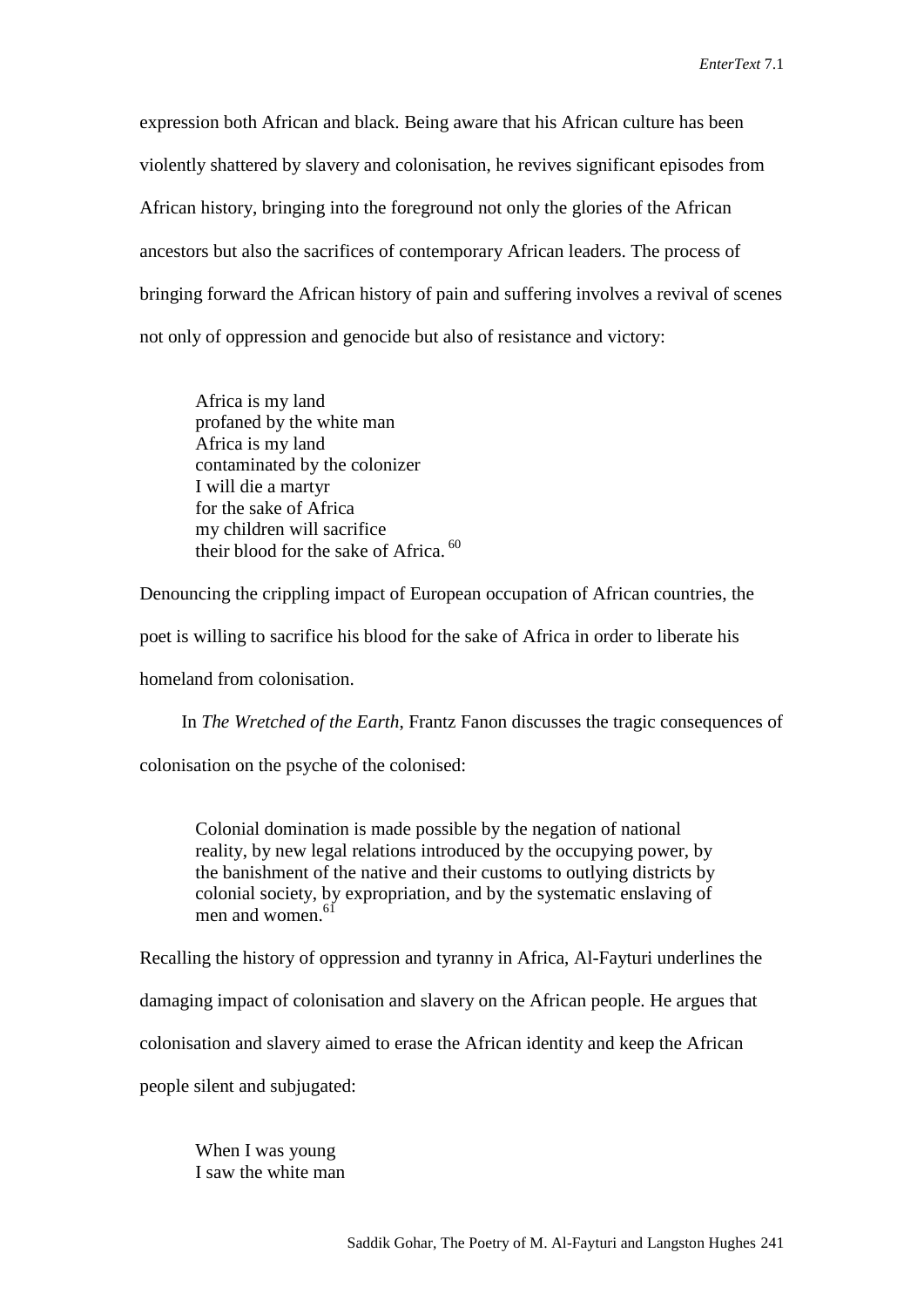turning my brothers into slaves, walking in chains the white man behind them slashing their naked bodies with whips white whips sticking to black skins and wounds I am still hearing their cries I am still seeing the bloody sweat covering their foreheads and the hostile white sun burning their skins and the grass under their feet. $62$ 

In these lines Al-Fayturi captures the crippling impact of colonisation and slavery on the psyche of the African people. As a witness of British and French colonisation of African countries, Al-Fayturi devotes his poetry to defend the colonised people in Africa. His obsession with the consequences of colonisation leads to critical misinterpretation of his poetry. In his study of contemporary Sudanese poetry, Mustafa Haddara points out that Al-Fayturi's poetry is dominated by a kind of neurosis and "self hatred that can be traced to an inferiority complex originated in his sense of alienation as a black subaltern living in Diaspora."<sup>63</sup> Haddara's notion, which integrates Al-Fayturi's self-hatred into a colour inferiority complex, is refuted by Frantz Fanon who attributes such dilemmas to psychological factors rooted in the encounter with colonisation and racism. In *Black Skin, White Masks*, Fanon refers to the self-division and self-combative nature of the colonial encounter:

With the exception of a few misfits within the closed environment, we can say that every neurosis, every abnormal manifestation is the product of his [the colonised's] cultural situation.<sup>64</sup>

Neurosis and self-division, according to Fanon, are part of the psychological effects of colonisation on colonised subjects. Al-Fayturi's poetry which is considered by Haddara as a manifestation of self-hatred and division is partly the result of the psychological impact of colonisation on the colonised self. Haddara's argument is also subverted by Albert Memmi who affirms that self-hatred on the part of the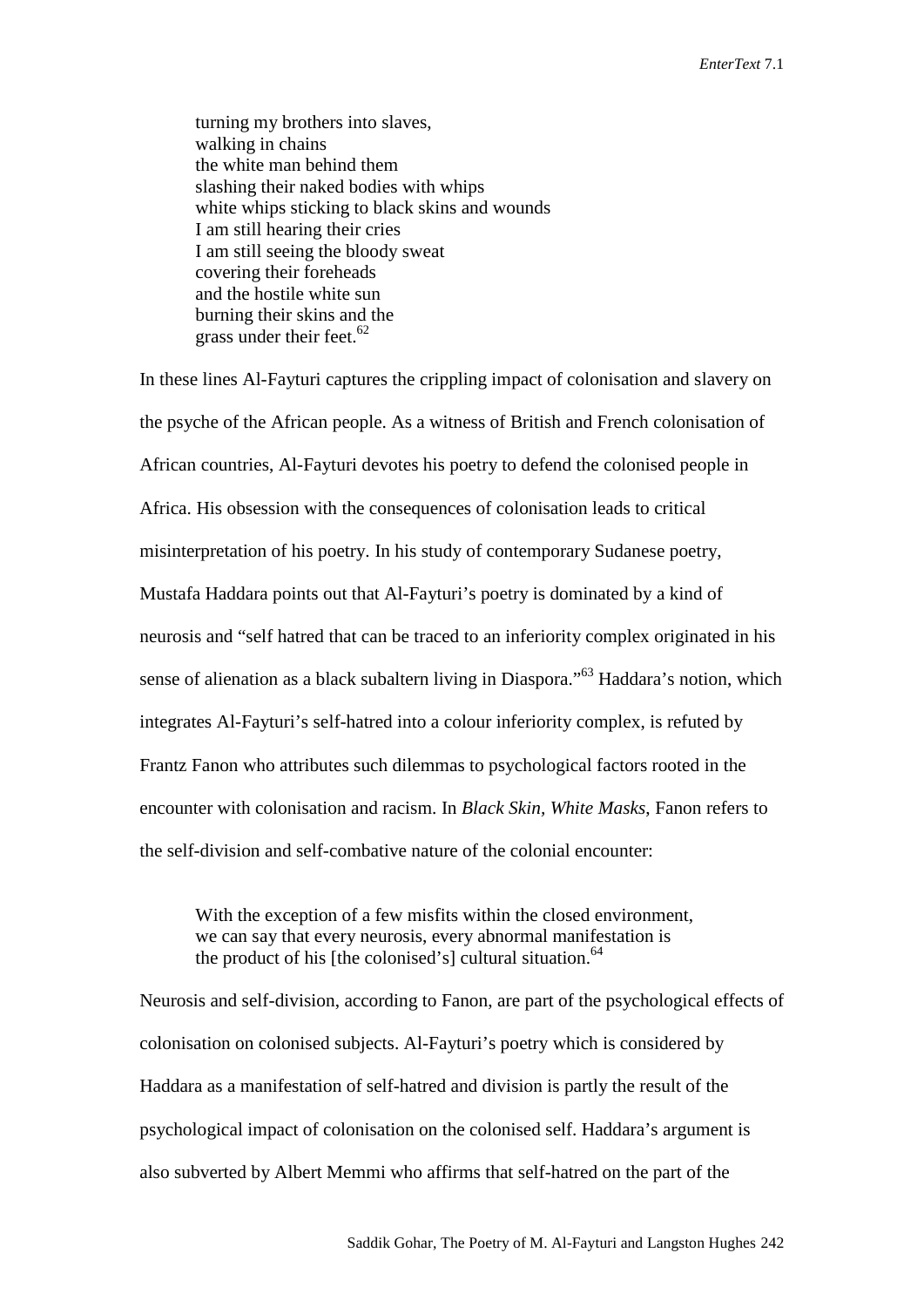colonised writer in Africa is not related to any inferiority or colour complex, but constitutes a step in the writer's development toward the revolutionary stage of his/her development. In *The Colonized and the Colonizer*, Memmi refers to the way in which the colonial subaltern, prior to his shift "on to the stage of revolt" passes through a phase of self-division and self-hate.<sup>65</sup> Therefore, in his revolutionary poetry, Al-Fayturi does not adopt the attitude of the ego-driven category of many postcolonial poets, but turns his attention away from the personal toward the social and collective. Struggling to express an authentic personality that confronts a hegemonic postcolonial world, Al-Fayturi prefers to advocate a revolutionary voice standing for the entire African community. He denounces colonisation, considering it as the major reason for African catastrophes and civilisational backwardness.

Therefore, in his poetry Al-Fayturi resists colonial hegemony denouncing the destructive impact of slavery and colonisation on the psyche of the African people. He makes Africa the locus of his poetry:

His destiny and existence are related to Africa. He thinks as an African and he breathes as an African making the African continent the center of his poetry. Therefore, the African spirit is manifested in all the titles of his poetic collections. 66

Thus Al-Fayturi calls for a poetics which explores spaces such as the trauma of slavery and colonisation that exists in African memory and still survives in African culture in the postcolonial era. This revival of memory would apparently free the African people from the complexes of the past and the cycles of race and remorse. On this basis, Al-Fayturi addresses his ancestors, the victims of colonisation and slavery:

O my ancestors history will bow in respect to Africa the rivers of light will flow into the new African dawn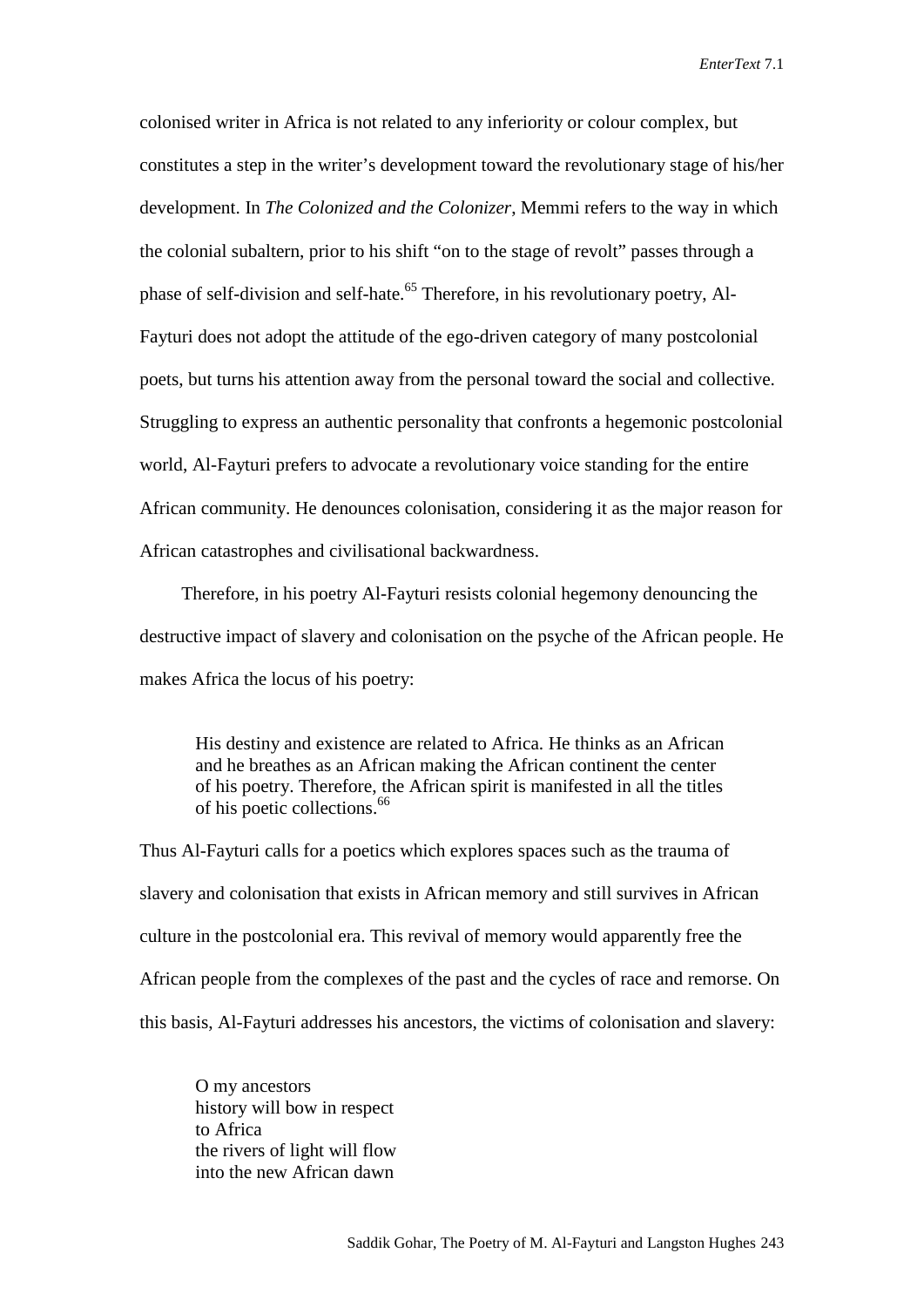removing the wall of darkness O, my ancestors can you hear the melodies of victory? the dark ages are falling down the oppressor is fleeing in fear and awe. 67

As a record of the turbulent African experience of slavery and colonization, Al-

Fayturi's poetry provides a wide perspective on African history, illuminating areas of controversy about the relationship between Africa and the western world:

The white man has enslaved me and occupied my land he wants to keep me as a slave at present and in the future as he did in the past he wants me to spend all my life in a prison built by my own hands.<sup>68</sup>

Using his poetry as a mechanism to explore the ordeal of African people, Al-Fayturi denounces the brutalization of his people at the hands of the European colonisers and slave traders. He describes the persecution and slaughter of the black people in Africa during the era of slavery and colonisation. The poet laments the systematic genocide of the colonised Africans while the entire world is watching the massacre:

He died, not a drop of rain grieved for him not even a face or two frowned for him he died tomorrow a filthy corpse neglected shroud he died his soul darkened and burnt, full of a history smeared with the blood from the dangling nooses, the screams of rebels in the barred prisons.<sup>69</sup>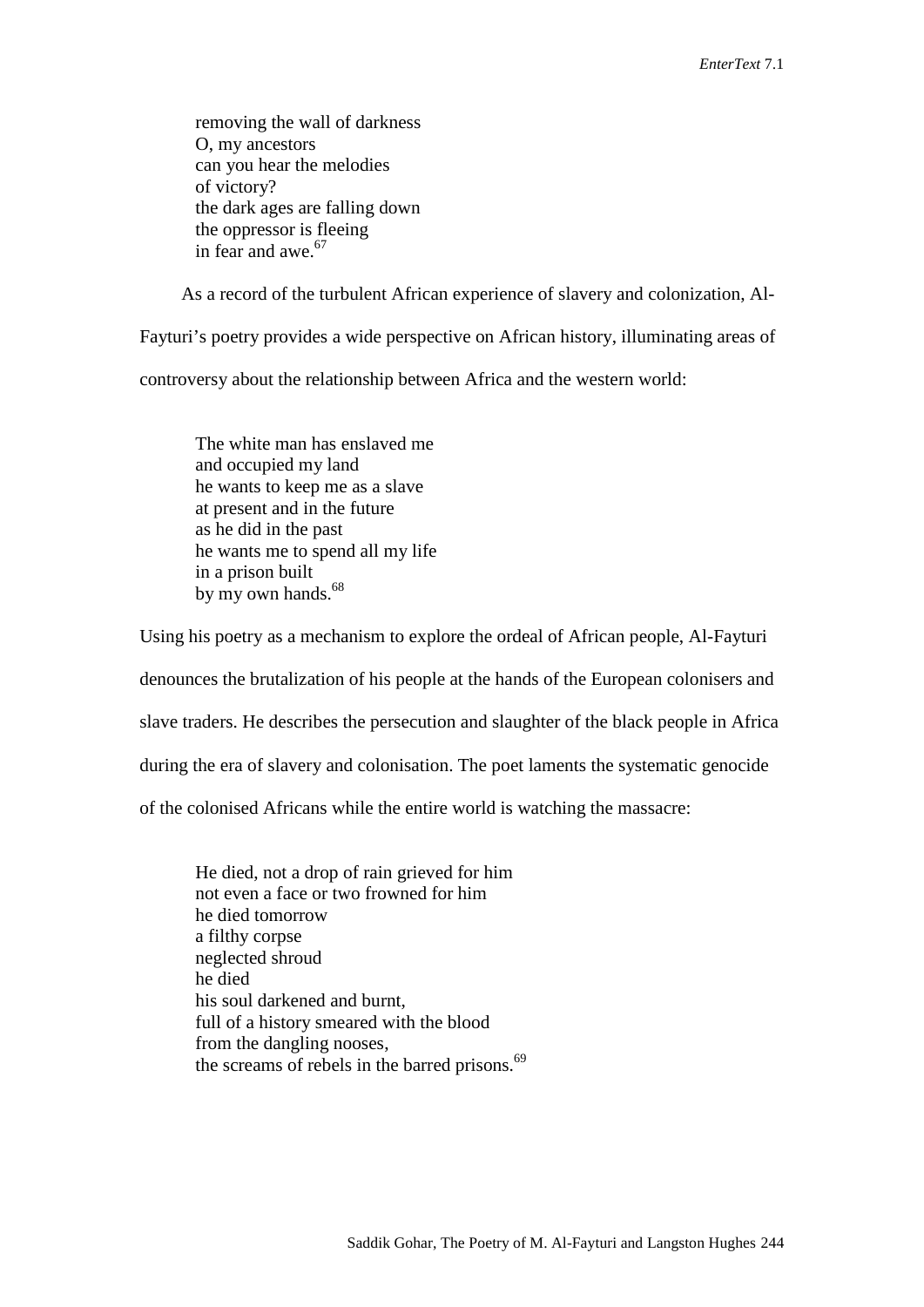Denouncing what Hayden White refers to as "a fictive or mythic deformation of reality,<sup>"70</sup> Al-Fayturi's assessment of the African experience during the colonial era incorporates narratives of persecution and resistance, of oppression and revolution. As a historical narrative of the African experience, his poetry encounters the tragic consequences of slavery and colonisation revealing their impact on the African memory of pain and agony. Condemning the indifference of the world toward the plight of African people and denouncing a mercantile European civilisation which failed to confront the problems created by slavery and colonisation in Africa, Al-Fayturi says:

Because sadness is a cold fire creeping into hearts made up of frost Africa remained in slavery when Africa gets rid of one fetter she is forced to wear another Africa moves in chains because weakness is a prison and fear is a prison and the dark past is a prison Africa remained in slavery moving from prison into prison.<sup>71</sup>

In "He Died Tomorrow," through a dialogue between father and son, Al-Fayturi recalls episodes from African history, reminding the readers of the atrocities

committed by the European invaders against the colonised people of Africa:

And you, my father won't you be back before winter? all of us are crying still and clamoring my mother, my brothers and I morning and evening come back. 72

Nevertheless, the father does not come back alive but returns as a dead body after

being killed by the colonisers: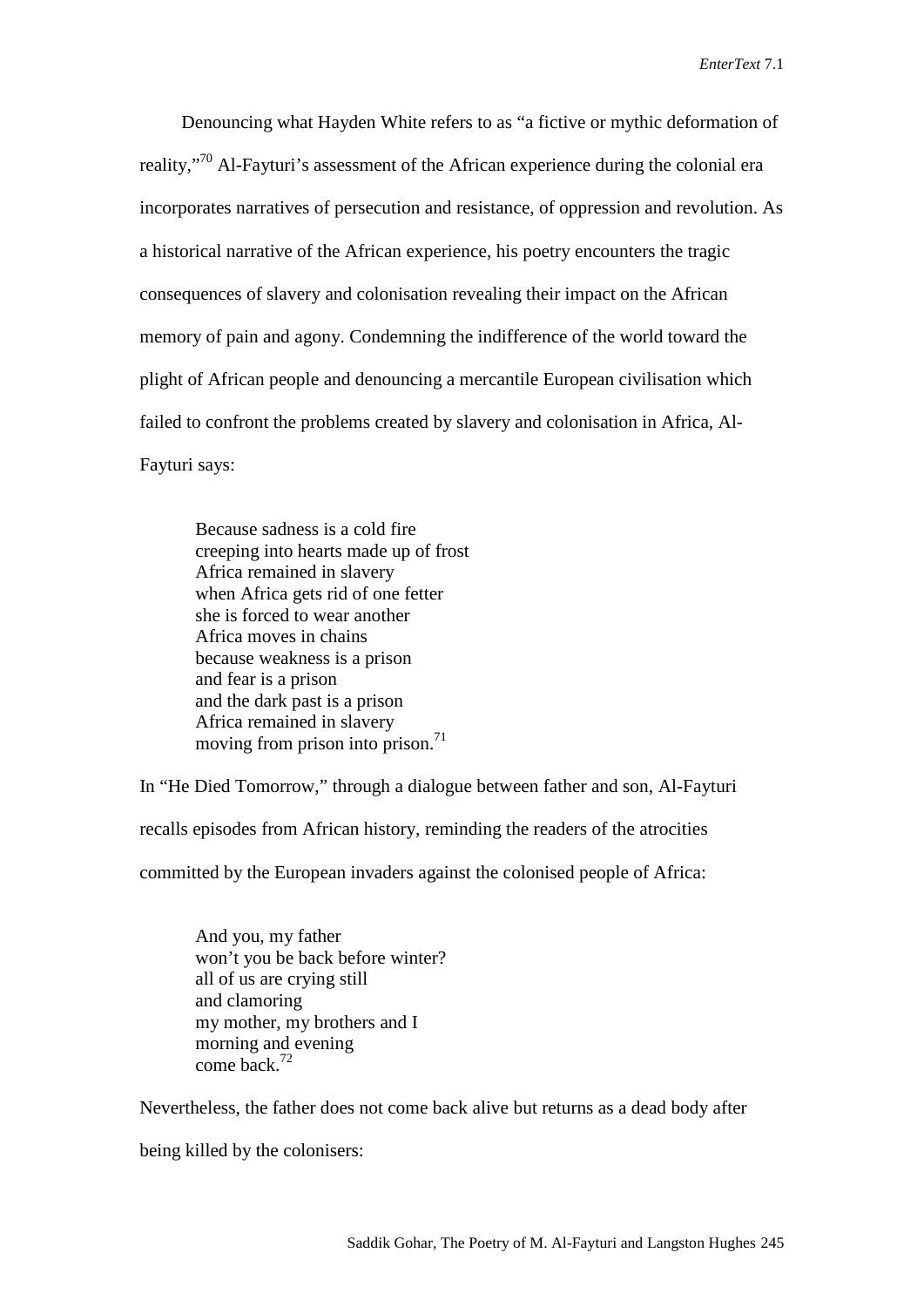They knocked on the door one night and entered they threw his corpse by the wall.

Al-Fayturi thus denounces the brutality of colonisation, depicting western invaders as they infiltrate into Africa creating chaos and catastrophe. Instead of an involvement in sentimentality and remorse, he captures an image of Africa fighting against oppression and colonisation:

The African dawn is removing the wall of darkness it is time to listen to the songs of victory the era of darkness is fading away my people in Africa are regaining their consciousness.<sup>73</sup>

In this context, the victimization of the African subjects is overcome by transforming his poetry into a revolutionary dynamics enhancing the values of struggle and resistance. Therefore, Al-Fayturi's poetry is an attempt to resist the crippling impact of European imperialism on the psyche of the African people. In "To a White Face" he is engaged in a dialogue with his oppressor reflecting a spirit of reconciliation and tolerance:

Let us shake hands But let us lay the foundation of love I am your brother do not betray my love. 74

Revealing the failure of European civilisation to be culturally engaged with a colonial and postcolonial Africa, Al-Fayturi in "The Black Flood" embodies the hostile western attitude toward Africa, particularly in the era of colonisation. The white persona in the poem is determined to go to Africa, not for human or missionary purposes but to purchase a cargo of "black gold:"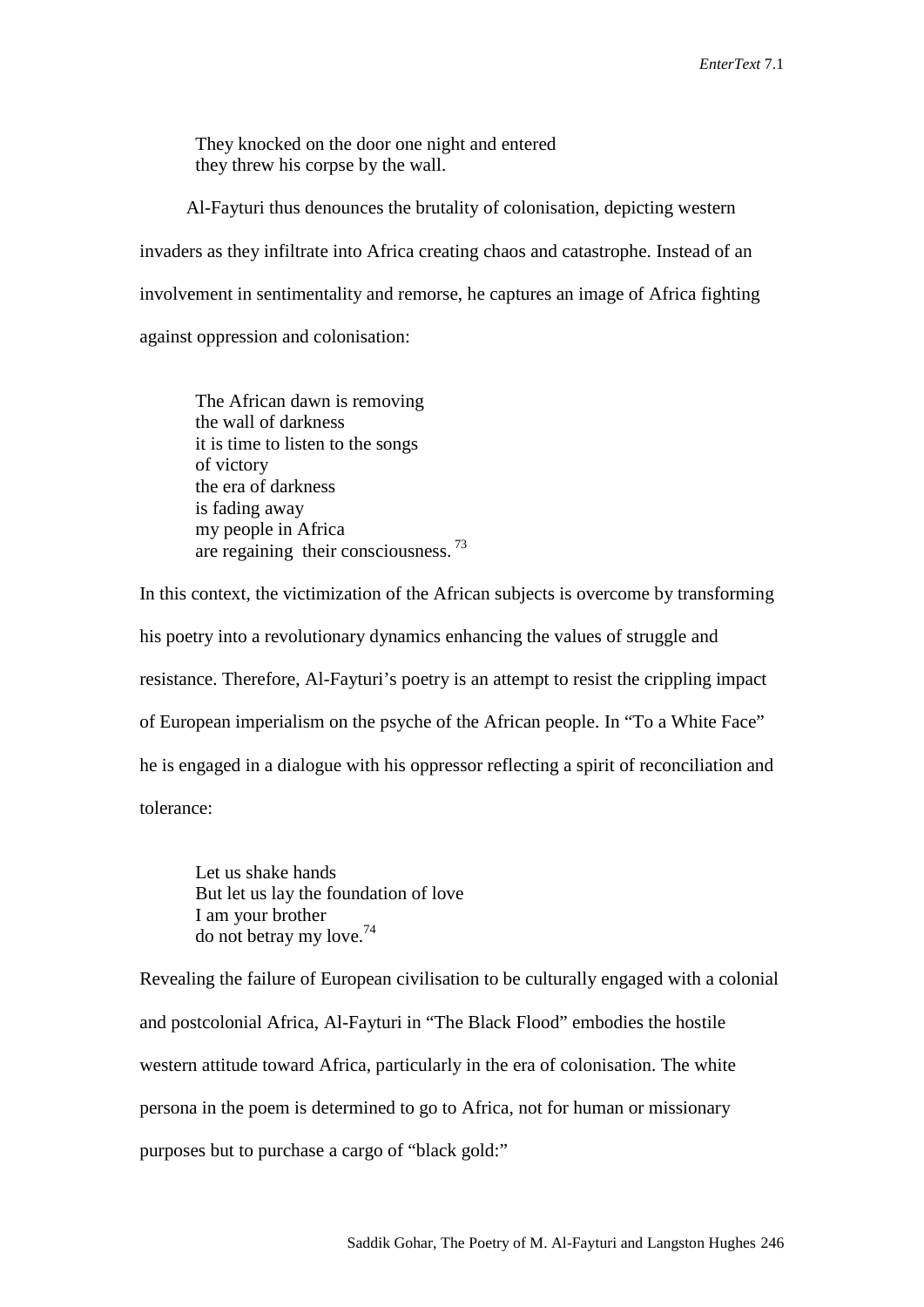When I get money I will buy a boat and some dogs I will sail to Africa to hunt I will have a caravan of slaves.<sup>75</sup>

The white slave trader is not only motivated by an interest in achieving material profit

but there are other motives:

I am fond of black bodies I am dying for the warm body of a female African slave my folks said that the bodies of black slaves have a different taste a different smell Africa is the land of treasures the land of naked slaves Africa I will come to you one day as an invader, a colonizer looking for wealth and life.<sup>76</sup>

In his African poetry, Al-Fayturi establishes a link between western capitalism, on one hand, and slavery and colonisation on the other, emphasizing Frantz Fanon's argument in *The Wretched of the Earth* that "colonialism was an inevitable stage in the development of capitalism."77 Therefore, the process of decolonisation, according to Fanon, involves a confrontation between the colonisers and the colonised, the wretched of the earth. This conflict, in turn, involves an attempt by the colonised to achieve psychological deliverance from the complexes fostered by colonisation. Al-Fayturi emphasises the inevitability of such deliverance:

Even if the forests of Africa are dominated by silence a new morning will break and the hills of Africa will burst into fire and flames.<sup>78</sup>

Al-Fayturi also denounces Europe and its exploitative technology, undermining the cultural paradigms of the mercantile western civilisation. Questioning the colonial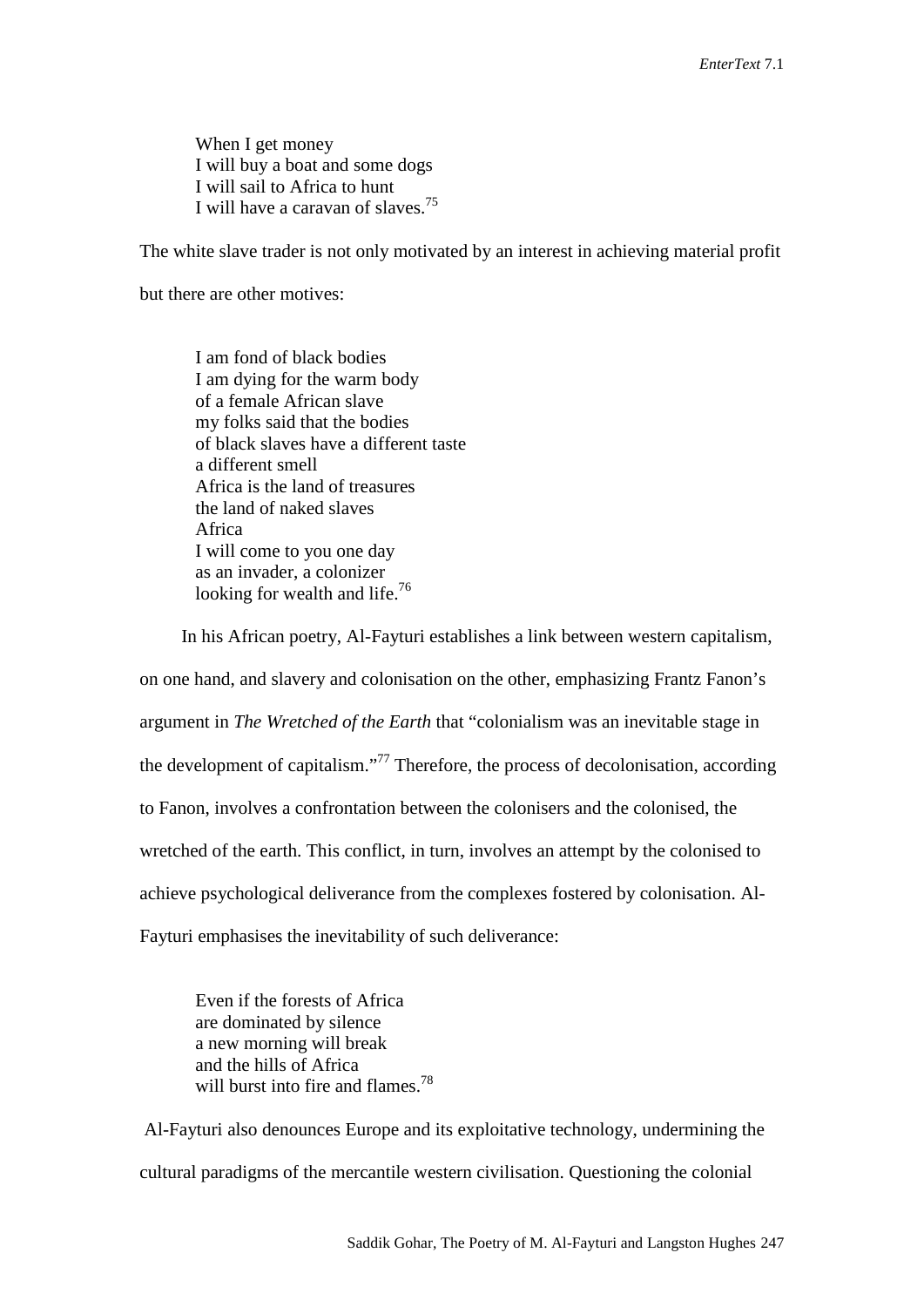representation of Africa in European culture as a prehistoric continent, he affirms the civilised roots of the African people, mythologising local history and glorifying Africa. Al-Fayturi also brings to the fore the greatness of African culture, calling for the unity of black people all over the world and urging them to resist hegemonic policies that aim to keep them inferior and subjugated:

My brothers in the East my brothers all over the world my brothers in every country I am calling you do you know who am I? I am the one who tore away the shrouds of darkness I have destroyed the walls of weakness I got rid of my chains forever.<sup>79</sup>

Thus, Al-Fayturi writes poetry which projects narratives that prioritise the consequences of the trauma of colonial hegemony on the African psyche. Regardless of avoiding confrontations with the western literary canon, he challenges western epistemology, exploring the relationship between Africa and the west within the context of the civilisational conflict between colonised and coloniser:

Here, behind this wall which is painted with our miseries the white man sleeps in comfort in a cottage whose ceiling is made up of the bones of our forefathers. 80

In spite of its commitments to the African motif, however, Al-Fayturi's poetry is

not an example of ethnic chauvinism but a reflection of what Partha Chatterjee

identifies as "good nationalism:"<sup>81</sup>

My African people are waking up from their trance the black flood is sweeping our land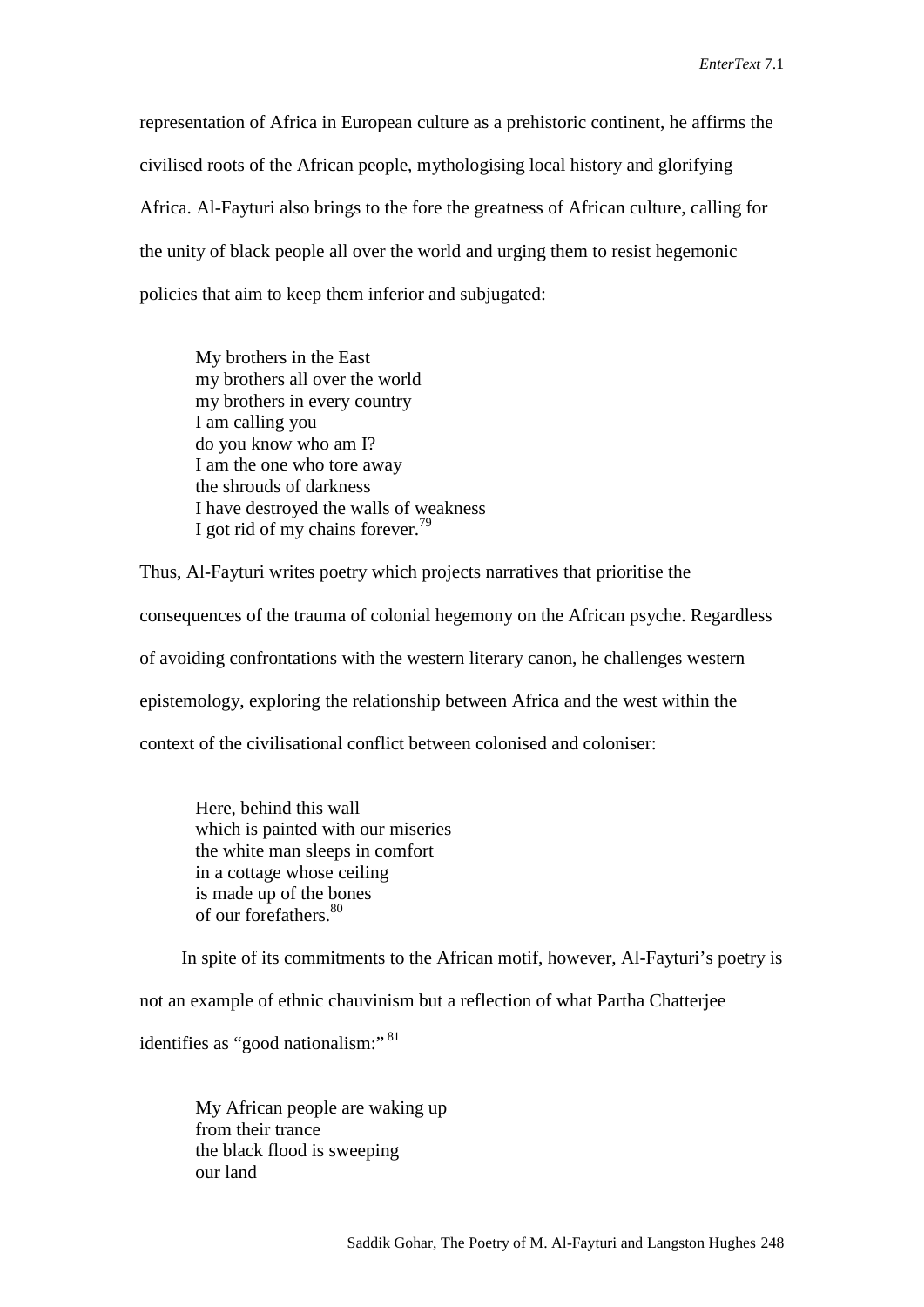crossing over the stone barriers and great Africa is being born Africa is twinkling in the rays of the new dawn.<sup>82</sup>

In "The African Flood" Al-Fayturi glorifies the sacrifice of the black people in Africa

emphasizing their heroism during the era of oppression. Regardless of torture and

pain, the African subaltern is able to challenge the European colonisers:

Even when Africa was still in chains even when Africa was still a big prison the land of the gallows and death the African was dedicated to revolution like his rebellious forefathers he refused to be a slave even when every inch of his skin was enflamed by the whips of the colonizer he died only after tearing the colonizer's skull into pieces. 83

Al-Fayturi also celebrates the liberation of black people from colonisation and slavery: "Millions of blacks woke up from their forgotten history / after ages of life in Diaspora." He addresses black people all over the world, expressing his pride in the achievements of the black race in an era of liberation:

My brothers the black man is transformed into a god he is not a slave anymore he is no longer the oppressed slave licking the shoes of the white master the stigma of slavery is removed.<sup>84</sup>

Glorifying Africa, Al-Fayturi attempts to criticise a literature which seeks to abuse and denigrate the sacrifices of the African people during the era of slavery and colonisation. He also condemns the policy of systematic interpretative betrayal advocated by those who attempt to ignore the reality of the Africa experience of pain.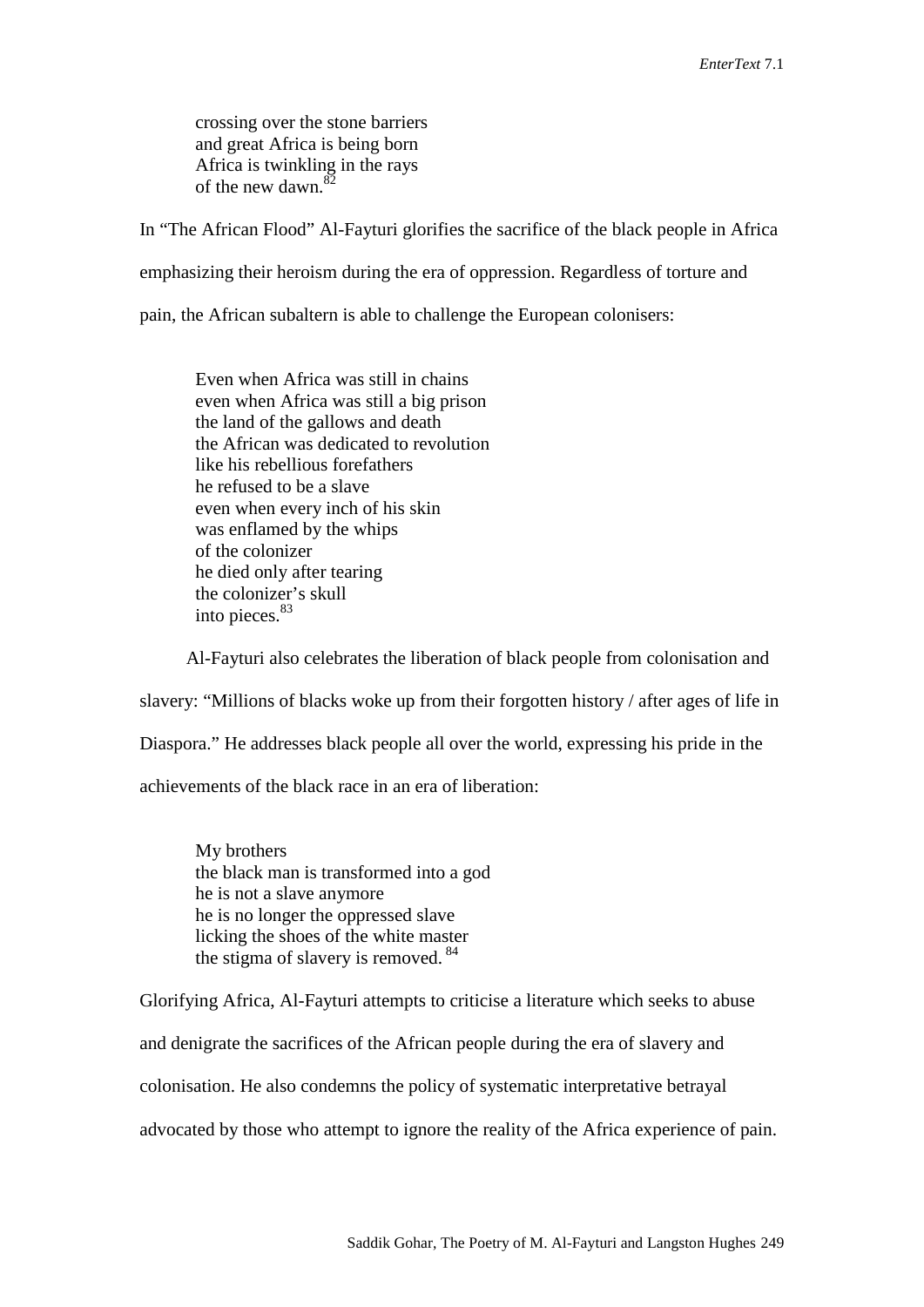Further, he affirms the African spirit of protest and revolt against colonisers and

invaders:

The land of Africa survives through our blood the land of Africa echoes the cries of my ancestors I vow that the African wind will disperse the ashes of the executioner's body. 85

## **Conclusion**

Carrying the scars of slavery and reflecting the pains and aspirations of their people, Al-Fayturi and Hughes develop an oppositional poetics to disrupt colonial narratives and exhibit the ugly face of oppression and racism. While Hughes's treatment of the issue of oppression is articulated without rage or lamentation, Al-Fayturi reveals anger toward colonial violence using a revolutionary dynamics to uproot colonial paradigms and affirm the poet's aesthetic of resistance and revolt:

My people have walked on thorns for ages my people have irrigated the land of Africa with their blood but they gained nothing except fire and thorns.<sup>86</sup>

As victims of the double curse of slavery and colonisation, Al-Fayturi and Hughes express their indictment of all forms of oppression and hegemony. Thus, in their poetry, they are engaged in the complex process of reworking the relationship between coloniser and colonised, oppressor and oppressed. Dedicating their poetry to their people, both of them are involved in the process of deconstructing the history of slavery and racism, in Africa and the United States, giving priority to the painful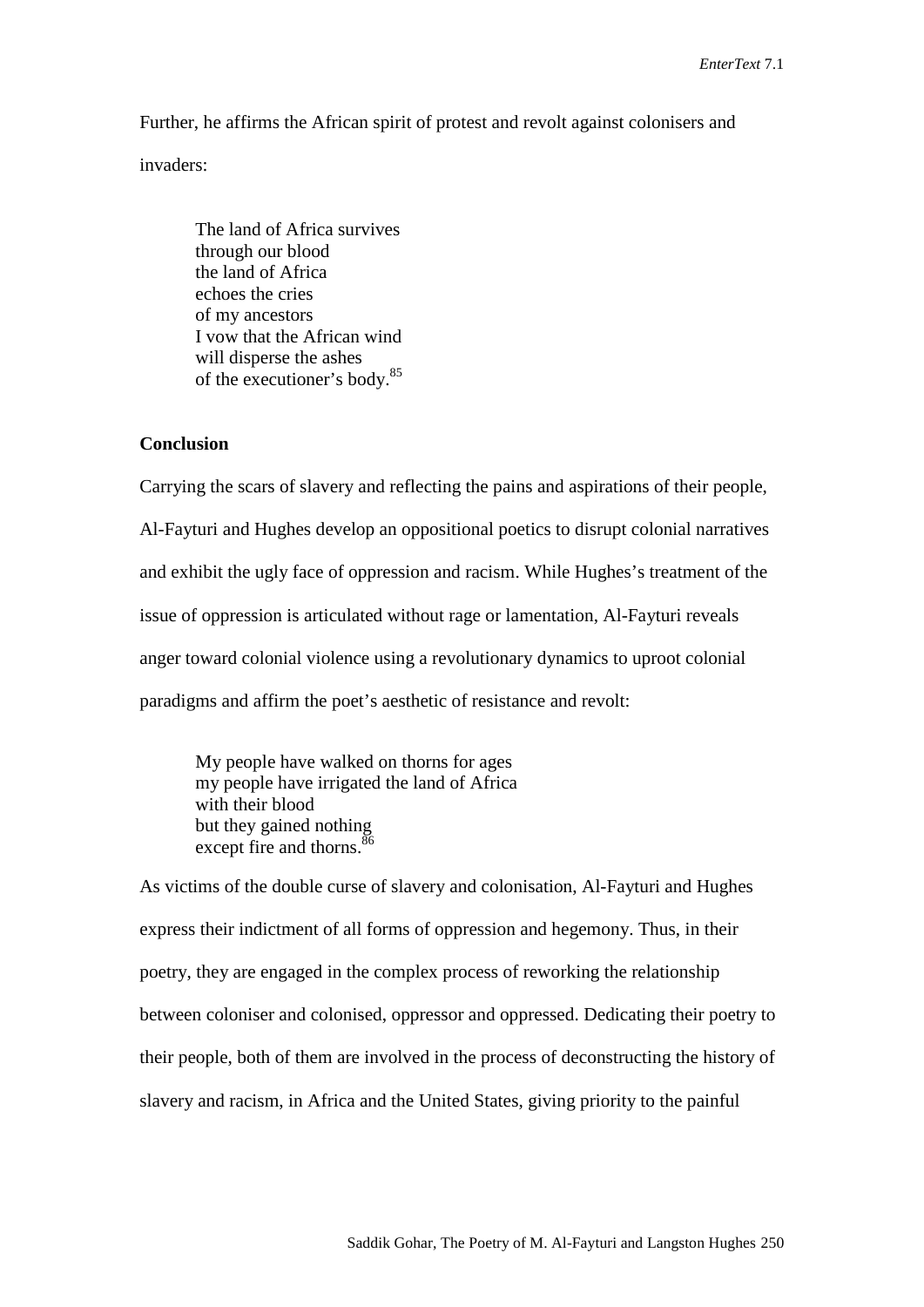experience of black people and engaging significant issues integral to the African diaspora.

Further, as voices of African descent , Al-Fayturi and Hughes struggle to capture the history of slavery and colonisation from the perspective of the oppressed and the humiliated, constructing a poetic mechanism capable of subverting hostile colonial narratives. Devoting their poetic talents to reshaping black history, Al-Fayturi and Hughes are engaged in a mutual dialogue dismantling racist discourses about Africa and black people. Considered as a reflection of the agonies born out of the painful black experience of slavery and colonisation, the poetry of Al-Fayturi and Hughes is a cry of anger against racism and colonisation. In their attempt to restore Africa as a remedy for the wounds of identity, and a refuge for those who are lost in exile and diaspora, the two poets confront narratives of distortion which aim to banish Africa outside human history. Approached as manifestation of the subtle interaction between revolution and the constructs of racism and slavery, the poetry of Al-Fayturi and Hughes attempts to draw attention to the catastrophic history of black people in Africa and the United States. Challenging racism and oppression by bringing to the foreground narratives of humiliation and violence against their people, the two poets aim to reconstruct history and rewrite the story of slavery and colonisation from the standpoint of the colonised. Regardless of calling for revolution and counter-violence against oppression, the poetry of Al-Fayturi and Hughes is distinguished by a quest for a better world where people are able to learn from the painful experiences of the past.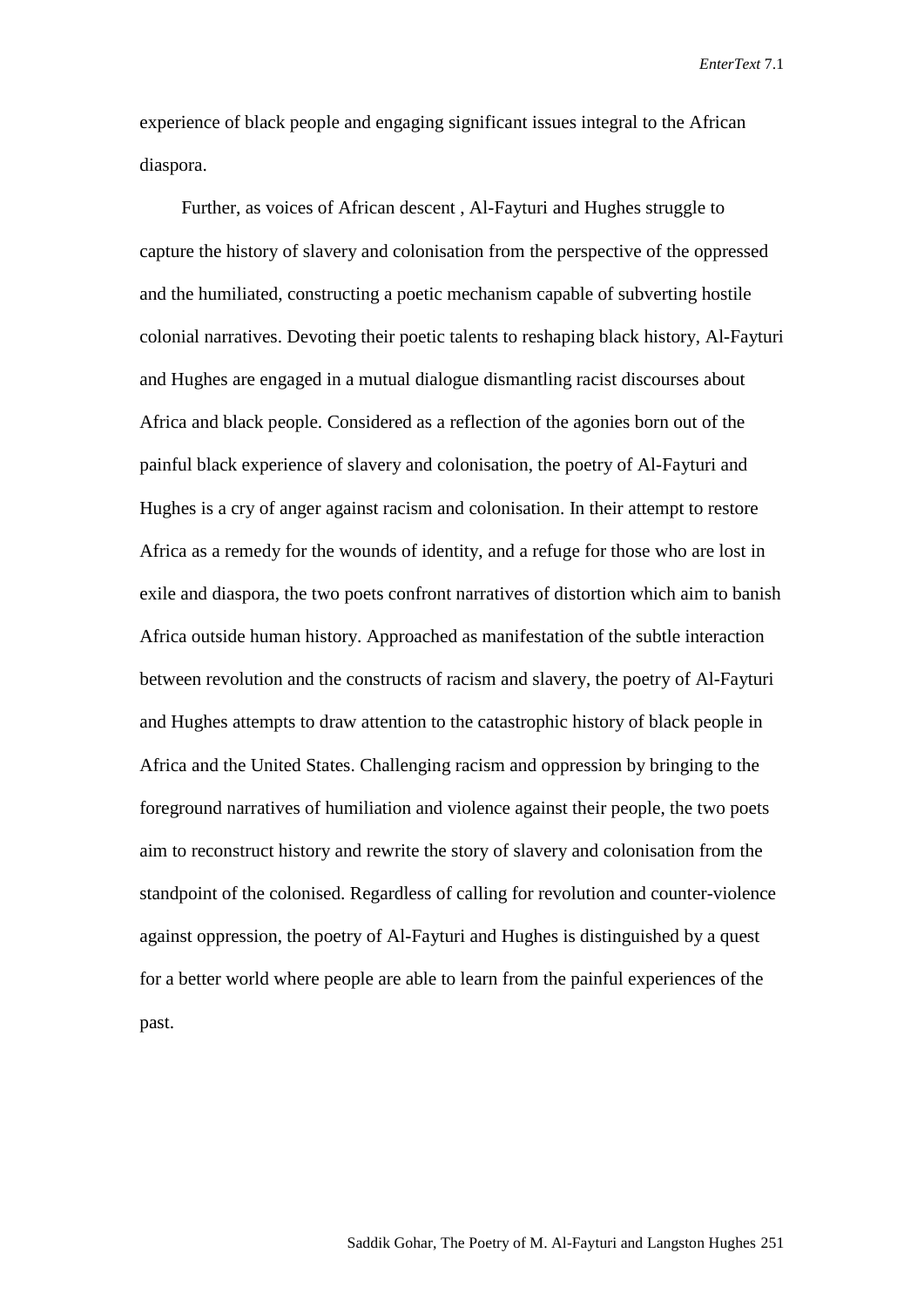#### **Notes**

\_\_\_\_\_\_\_\_\_\_\_\_\_\_\_\_\_\_

*All translations from Arabic prose and poetry are by the writer unless names of other translators are mentioned.*

<sup>1</sup> Aijaz Ahmad, "The Politics of Literary Postcoloniality" in Padmini Mongia, ed., *Contemporary Post-*

*Colonial Theory: A Reader* (London: Oxford University Press, 1997), 282.<br><sup>2</sup> John H. Bracey, "Black Nationalism Since Garvey" in Nathan Huggins *et al.*, eds., *Key Issues in the Afro-American Experience* (New York: Harco

<sup>3</sup> Harold Cruse, *Rebellion or Revolution?* (New York: William Morrow, 1968), 77.<br><sup>4</sup> Bracey, 259.<br><sup>5</sup> Al-Fayturi was born in the 1930s, in a village called Al-Jiniya, located in western Sudan near the borders with Chad and Libya. His father descended from a Libyan family who escaped to Sudan after the Fascist occupation of Libya prior to the First World War. His mother was the daughter of a rich slave-trader from a famous Arabian tribe. His grandmother, Zahra, was a black slave who gained her freedom after marrying his grandfather, the Arabian slave trader (for a discussion of slavery and human rights in the Arab world, see below, n47). During the Second World War, Al-Fayturi's family moved from Sudan to Egypt where they stayed in the city of Alexandria. Living in Alexandria in the 1940s, Al-Fayturi witnessed with pain the humiliation of the black people recruited from Sudan and other African countries and forced to tackle insulting jobs and work as servants for European soldiers during the war. This experience intensifies Al-Fayturi's identity crisis and enhances his ethnic consciousness as black and African. In spite of living in different Arab countries, Al-Fayturi does not consider himself as an Arab, but as a black African poet committed to defending the rights of black people all over the world. As a young poet, Al-Fayturi came under the influence of African American writers, particularly Langston Hughes and Richard Wright, in addition to other African and Caribbean scholars and poets. Due to his pioneering works about black people's experience of slavery and colonisation, Al-Fayturi is considered to be the first poet who sings for Africa and the black people in Arabic. He has published five poetic collections dealing with the painful ordeal of black people in Africa and the diaspora: *Aghani Efriqya (African Songs)*, *Ashiq min Efriqya (Lover from Africa)*, *Ahzan Efriqya (African Sorrows)* and *Uthkurini ya Efriqya (Remember Me Africa).* All these volumes are collected in *Diwan* 

*Al-Fayturi (The Complete Poetic Works)*. 6 Al-Fayturi came under the influence of Langston Hughes and Richard Wright in addition to other black scholars and writers from Africa and the Caribbean. In his comprehensive study, *Al-Adab Al-Efriqi (African Literature)* (Kuwait, 1993), Ali Shalash traces the literary dialogues between black African writers and their counterparts in the diaspora. Further, Abdul Fattah Al-Shatti in his study of

<sup>7</sup> Langston Hughes, *The Big Sea: An Autobiography* (New York: Knopf, 1940), 14.<br><sup>8</sup> Richard K. Barksdale, *Langston Hughes: The Poet and His Critics* (Chicago: American Library Association, 1977), 21.<br><sup>9</sup> Langston Hughes, *The Weary Blues* (New York: Knopf, 1926), 100.<br><sup>10</sup> Ibid., 102.<br><sup>11</sup> Ibid., 104.<br><sup>12</sup> W. E. B. DuBois, *The Souls of Black Folk* (New York: Fawcett, 1968), 3.<br><sup>13</sup> M. Al-Faytur

25. 14 Henry A. Giroux, ed., *Postmodernism, Feminism and Cultural Politics: Redrawing Educational* 

<sup>15</sup> Al-Fayturi, *Diwan Al-Fayturi*, 78.<br><sup>16</sup> Abdul-Fattah Al-Shatti, *Shir Al-Fayturi: Almuhtawa wa Alfan (The Content and the Art of Al-Fayturi's Poetry)* (Cairo: Dar Qebā, 2001), 9. 17 Ibe Nwoga, "The Limitations of Universal Critical Criteria" in Rowland Smith, ed., *Exile and* 

*Tradition: Studies in African and Caribbean Literature* (London: Longman,1976), 15.<br><sup>18</sup> Eloise Y. Spicer, "The Blues and the 'Son': Reflections of Black Self Assertion in the Poetry of

Langston Hughes and Nicolas Guillen" (*The Langston Hughes Review* 3, 1984), 9.<br><sup>19</sup> Monika Kaup, "'Our America' that is Not One: Transnational Black Atlantic Disclosures in Nicholas<br>Guillen and Langston Hughes" (*Discours* 

<sup>20</sup> Cited in Saddik Gohar, *The Folklore and Protest Poetry of Langston Hughes* (Cairo: Eyes Press, 2001), 8.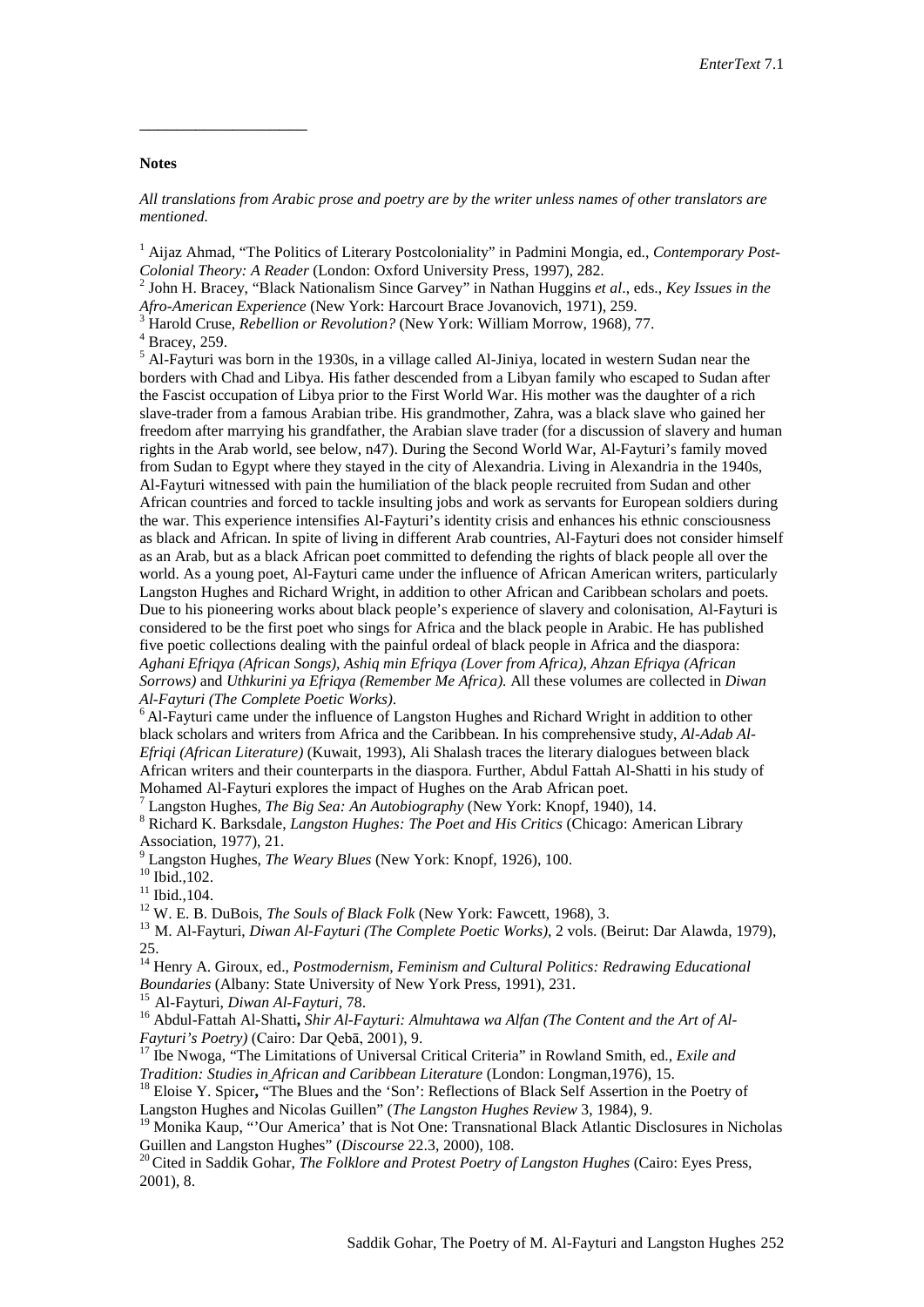<sup>21</sup> Al-Fayturi, *Diwan Al-Fayturi*, 441.<br><sup>22</sup> Ibid., 422.<br><sup>23</sup> Ibid., 443.<br><sup>24</sup> Salma Khadra Jayyusi, ed. and trans., *Modern Arabic poetry: An Anthology* (New York: Columbia<br>University Press). 1987. 221.

<sup>25</sup> Al-Fayturi, *Diwan Al-Fayturi*, 74.<br><sup>26</sup> Cited in Gohar, 24.<br><sup>27</sup> Ernest Kaiser, *The Crisis of the Negro Intellectual* (London: Allen, 1969), 41.<br><sup>27</sup> Ernest Kaiser, *The Crisis of the Negro Intellectual* (London: A

<sup>29</sup> Langston Hughes, *Fine Clothes to the Jew* (New York: Knopf, 1927), 77.<br><sup>30</sup> Hughes, *The Big Sea*, 335.<br><sup>31</sup> Otey M. Scruggs, "The Economic and Racial Components of Jim Crow" in Huggins, *Key Issues*, 85-

6.<br><sup>32</sup> Langston Hughes, *Shakespeare in Harlem* (New York: Knopf, 1942), 40.

<sup>33</sup> Langston Hughes, *Selected Poems of Langston Hughes* (New York: Vintage, 1974), 268.<br><sup>34</sup> Ibid., 190.<br><sup>35</sup> Al-Fayturi, *Diwan Al-Fayturi*, 324.<br><sup>36</sup> Ibid., 325.<br><sup>37</sup> Ibid., 325.<br><sup>38</sup> Ibid., 326.<br><sup>39</sup> Ibid., 326.

<sup>40</sup> Ibid., 328.<br>
<sup>41</sup> Ibid., 338.<br>
<sup>42</sup> Ibid., 355.<br>
<sup>43</sup> Ibid., 357.<br>
<sup>44</sup> Cited in Gohar, 89.<br>
<sup>45</sup> George E. Kent, ed., *Blackness and the Adventure of Western Culture* (Chicago, IL: Third World<br>
Press, 1972), 53.

<sup>46</sup> Antara, the black son of a noble tribesman from Arabia and a slave woman, was subjugated to different forms of humiliation including the betrayal of his father who denies his paternity and considers him as a slave living in his household. As a young man, Antara was famous for his poetic talent and war adventures. He was a talented poet who composed famous epics dealing with tribal life. He was also a great warrior who defended his tribe against the invasions of the enemies. Due to his kindness and heroism, Abla, the most beautiful girl of the noble tribe of Abs, fell in love with him in spite of being a black slave. The love story between Antara and Abla created tribal tensions because marriages between slaves and free women were forbidden in pre-Islamic Arabia. Antara's suffering and internal conflict were settled only when he was liberated from slavery. Antara became a free man when his father acknowledged him as his legitimate son expressing his deep regrets for abandoning him as a child and a young man. The reconciliation between son and father paved the way for the marriage of Antara and Abla, his beloved, for whom he wrote his love epics.

<sup>47</sup> The story of Antara raises the issue of the nature of slavery in the Arab world and the Middle East. In this context it is relevant to argue that slavery in the Arab world during the pre-Islamic era was different from slavery in the West or the Americas or elsewhere because slaves, in general, were dealt with as servants or housemaids; however, they were denied most of their human rights including freedom and citizenship. Though the tribal system in Arabia offered them some rights given to free people, slaves were considered as inferior. Islam attempted to put an end to slavery and many of Prophet Mohamed's close friends were slaves, brought from Africa to Arabia, prior to Islam. However, the argument that Islam eliminates colour racism is a simplification of history because slavery continues to exist in the Arab region, even after the domination of the Islamic religion. In Muslim communities in the Middle East and Africa, there are two kinds of slavery (white slaves and black slaves) and a spectrum of colour prejudice without caste. Under the Ottoman regime of Mohamed Ali, for example, Mamlukes (white slaves) were used as soldiers to defend the state. In other parts of the Arab world, black slaves were used as domestics and manual labourers. From the eighth century until the fourteenth century, raiders from southern Arabia attacked sub-Saharan Africa, kidnapping Africans who were forced to become slaves. Further, when the Sultans of Oman invaded Tanzania, they turned it into a slave market which continued to exist until the British occupation forces put an end to the slave trade. Slave markets were famous in different parts of Arabia, and in Morocco blacks of West African origin were imported and sold into slavery until the nineteenth century. The distinctive feature of slavery in the Islamic world is not its racial aspect but its military and administrative nature. Slavery in